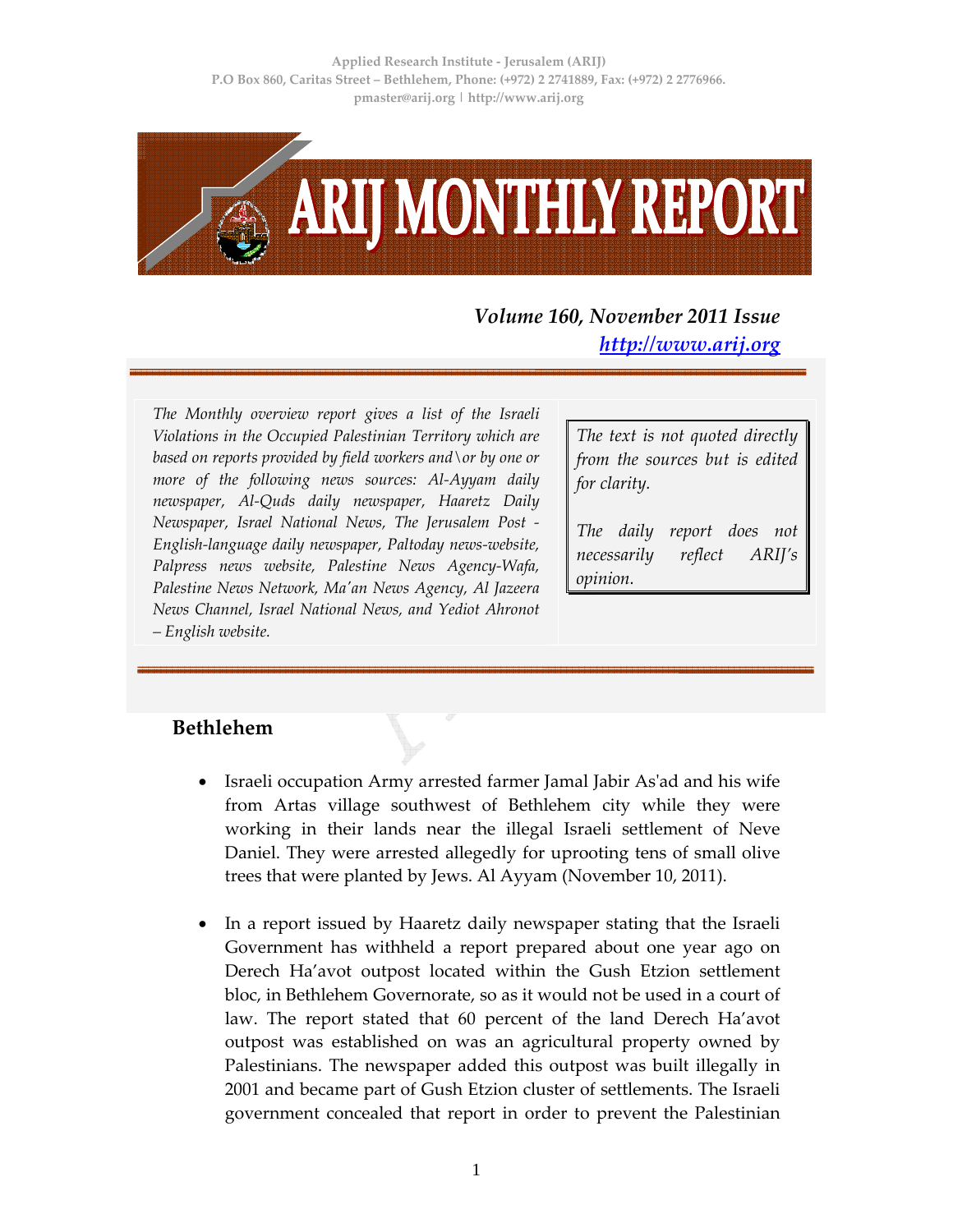owners of the land from having a tool strengthening their legal demand for evacuating the outpost in court. Haaretz (November 14, 2011).

- Israeli settlers attacked Salah family in Al ʹAbsiya area in Al Khader village west of Bethlehem city while they were working in their land near Eliʹzer settlement. Al Quds (November 19, 2011).
- The Israeli Civil Administration related to the Israeli Occupation Army handed out three halt construction and demolition orders to local residents of Nahhalin village west of Bethlehem city. The demolition orders targeted two under‐construction houses and a Brick factory under the pretext of lacking building permits, due to their location in the areas classified as  $\mathcal{C}[1]$ <sup>'</sup> where Israel retains full control over security and administration related to the territory. The first house is owned by local resident Mohammad Ahmad Abdel Rahman Sha'ban and is  $130 \text{ m}^2$  areas. The house was built two years ago with a total cost of NIS 120 thousand (about \$32,000). The second house is owned by local resident Ahmad Yasin Abdel Aziz Najajreh, where he indicated that his 180 m2 house was built in January 2011 with a total cost of NIS 200 thousand (\$54,000). Mr. Najajreh added that he had previously received demolition order for his under‐construction house in June 2011, under the pretext of lacking building permit. The third demolition order was served to local resident Mohammad Abdel Karim Harb, owner of a brick factory which was built in May 2010 with a total cost of NIS 235 thousand (about \$64,000). The fourth demolition order targeted an under‐construction house of 150 square meters area and owned by resident Hasan Ibrahim Abdel Hamid Yasin in Qarnet Al ʹEin area in Nahhalin village. ARIJ Field Team (November 21, 2011)
- The Israeli occupation authorities handed residents of Al Khader village west of Bethlehem city an amendment to the military order number 05/18/t to confiscate 0.012 square meters of lands for security reasons, to install cameras around Neve Daniel settlement. Al Khader Municipality (November 25, 2011).
- The Israeli occupation soldiers raided the house of the released prisoner Hanan Al Hamuz in Al ʹAza refuge camp north of Bethlehem city, messed with its contents and handed her notification to interview the Israeli intelligence. Al Ayyam (November 28, 2011).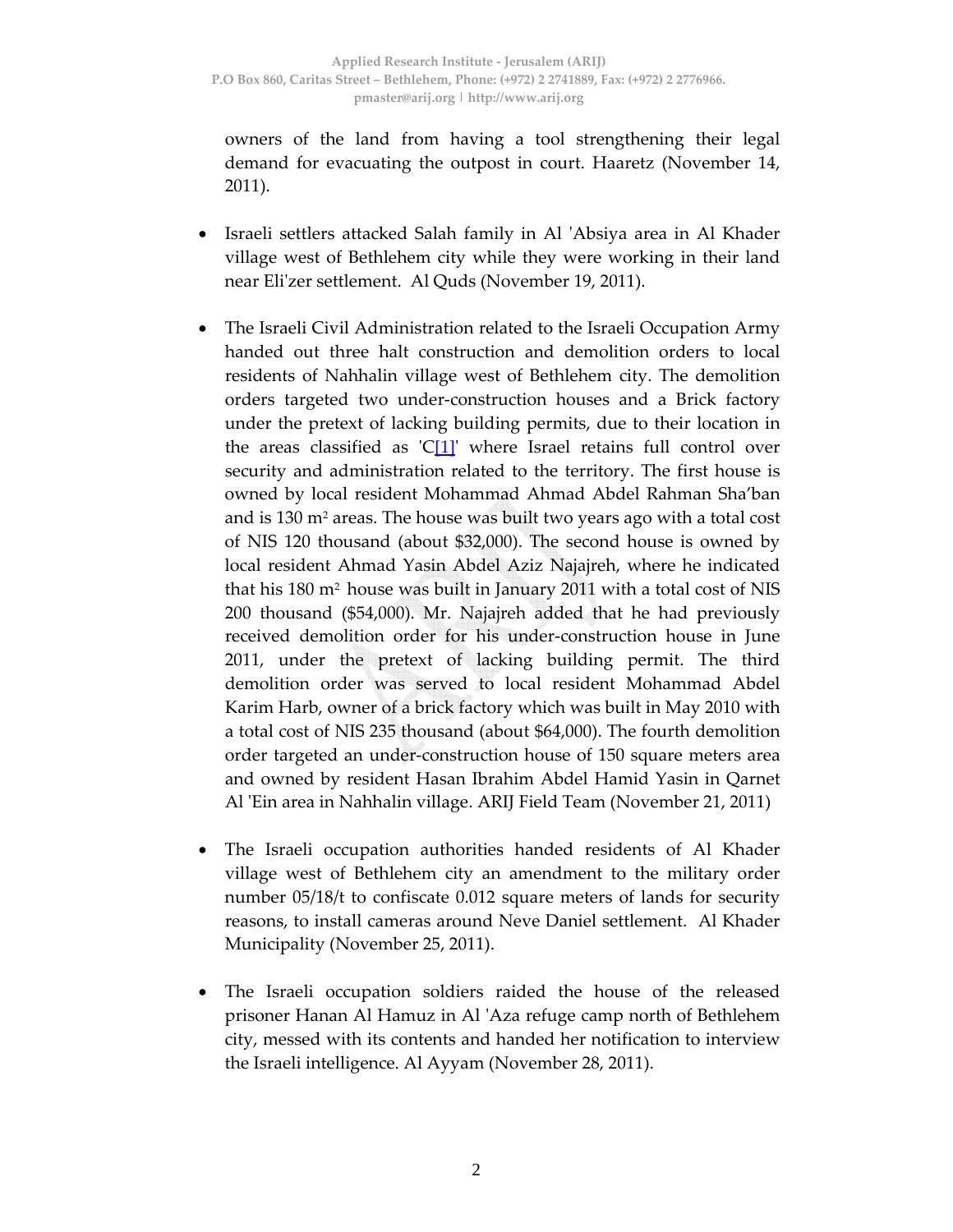• An Israeli decision to confiscate 7000 dunums of lands north of Bethlehem city, located behind the Israeli segregation wall and transfer the responsibility to the custodian of Absentee Properties in Jerusalem, in response to requests filed from Palestinian land owners to obtain permits to harvest their olives trees. The lands are owned by The Roman Catholic Monastery, The Greek Orthodox Monastery, Salaman, Bandak, Jaqaman, Atiq, Abu Ayyash, Qanaqati, Murra, Saqa, Hazboun, Abu Fheila, Handal, Qarraʹa, Daʹboub, Halabi, Baboun, ʹAtwan, Marzouqa, Qiʹwar, Abu Hamama, Al Jirashi, Ghattas, Nazzal, Maria Abu Sroor, Khateeb, Khoury, Zawahra and Al ʹAraj. Al Quds (November 28, 2011).

## **Jenin**

- Israeli Occupation forces detained a truck (tractor and trailer) loaded with timber intended for the manufacture of charcoal while on its way to one of the coal factories in Yaʹbad village southwest of Jenin city. The truck is owned by Taha Fathi ʹabbadi. Wafa (November 1, 2011).
- The Israeli occupation army stormed the house of Yacoud Adnan Zeid Al Kilani in Yaʹbad village southwest of Jenin city, searched it and messed with the contents. Al Ayyam (November 15, 2011).
- Israeli Occupation army raided Jalqamous village east of Jenin city and arrested a number of Palestinian residents: Abdel Rahim Smi Al Haj (37 years) and Khalil Al Haj (32 Years) after raiding their houses and messing with their properties. The IOA army raided the house of Nafeth Musa, head of Jalqamous Village council, searched it and messed with its contents under the pretext of searching for his son. Al Ayyam (November 16, 2011).
- Israeli occupation army raided the house of Tareq Husein Qisrawi in Burqin village, messed the contents and caused damages to the walls of the house before arresting him. The IOA also raided the house of the freed Prisoner Abdel Rahman Salah in Qabatya village in Jenin Governorate. Al Ayyam (November 22, 2011).
- Israeli occupation authorities set up two flying checkpoints at Faqqu'a and Zabuba villagesʹ entrances in Jenin Governorate. IOA detained vehicles and checked residentsʹ ID cards. Al Ayyam (November 28, 2011).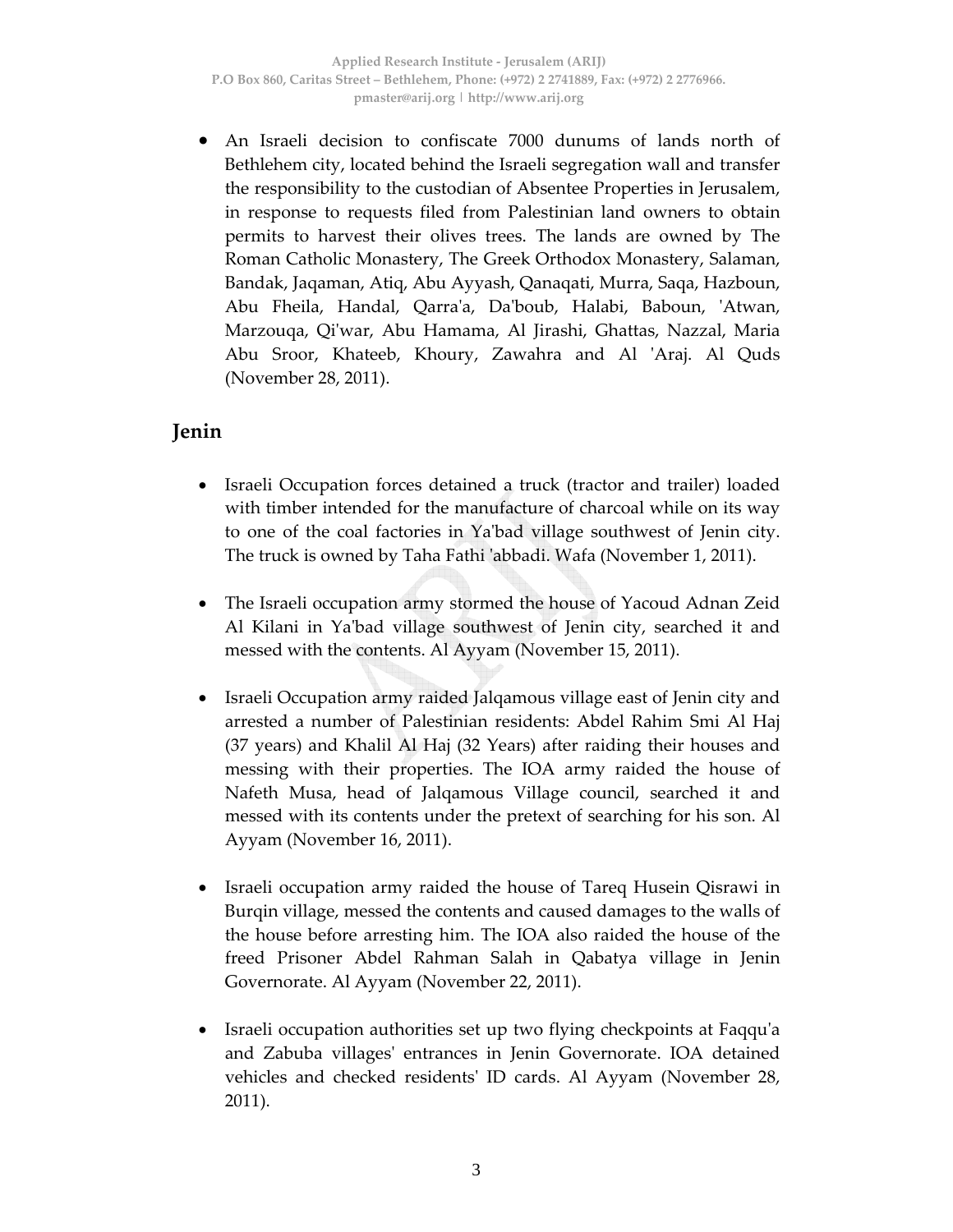• Israeli occupation forces raided Ar Raya village south of Jenin city and took photos of Al Ameen Mosque and Al Bareeq Factory in the village. IOF also raided Arraba, Kafr RaʹI, Az Zawiya, ʹAnza and Fahma. Wafa (November 30, 2011).

## **Jericho**

- The Israeli occupation army raided the house of Adel Ibrahim abu Niʹmeh in Aqbat Jaber refugee camp in Jericho Governorate, detained his family in one room for more than 3 hours and interrogated Mr. Abu Niʹmeh about his activities as head of Farmers Association in Jericho. Al Quds (Nov 5, 2011).
- Over 30 Israeli army vehicles and 100 soldiers deployed in the Ein al-Duyuk al‐Tahta area in the early morning and declared a closed military zone, before bulldozers started demolishing homes. Palestinian families did not have a chance to remove their furniture and belongings. Majed al‐Atawneh said Israeli civil administration officers ordered him to leave his home but he refused and sat on the roof with his family. Israeli occupation army demolished homes belonging to Musbah Ali Mutur, Amar al‐Fakhory, Mohammad Ali al‐ Haaj and Ali al‐Dallam. Two of the families were forced to evacuate their homes and the other two were not at home. Israeli authorities claim that the homes were razed because they were built without proper permits in Area C, a zone encompassing 62 percent of the West Bank which is under full Israeli military and civil control. After the demolitions, Israeli soldiers fired stun grenades to stop residents from returning to the rubble. Maannews (November 15, 2011).
- Israeli occupation Bulldozers razed 18 dunums of agricultural land, belonging to farmer Hassan Erekat, and destroyed the irrigation networks which are considered the main water source to the land in an area northeast of the West Bank city of Jericho. Erekat said that Israeli bulldozers, under the protection of Israeli soldiers, razed dunums of land planted with corn crops and destroyed the infrastructure of the irrigation networks that irrigate about 120 dunums of the agricultural land. Mr. Erekat never got any notice from the Israeli occupation authorities. Al Quds (November 22, 2011).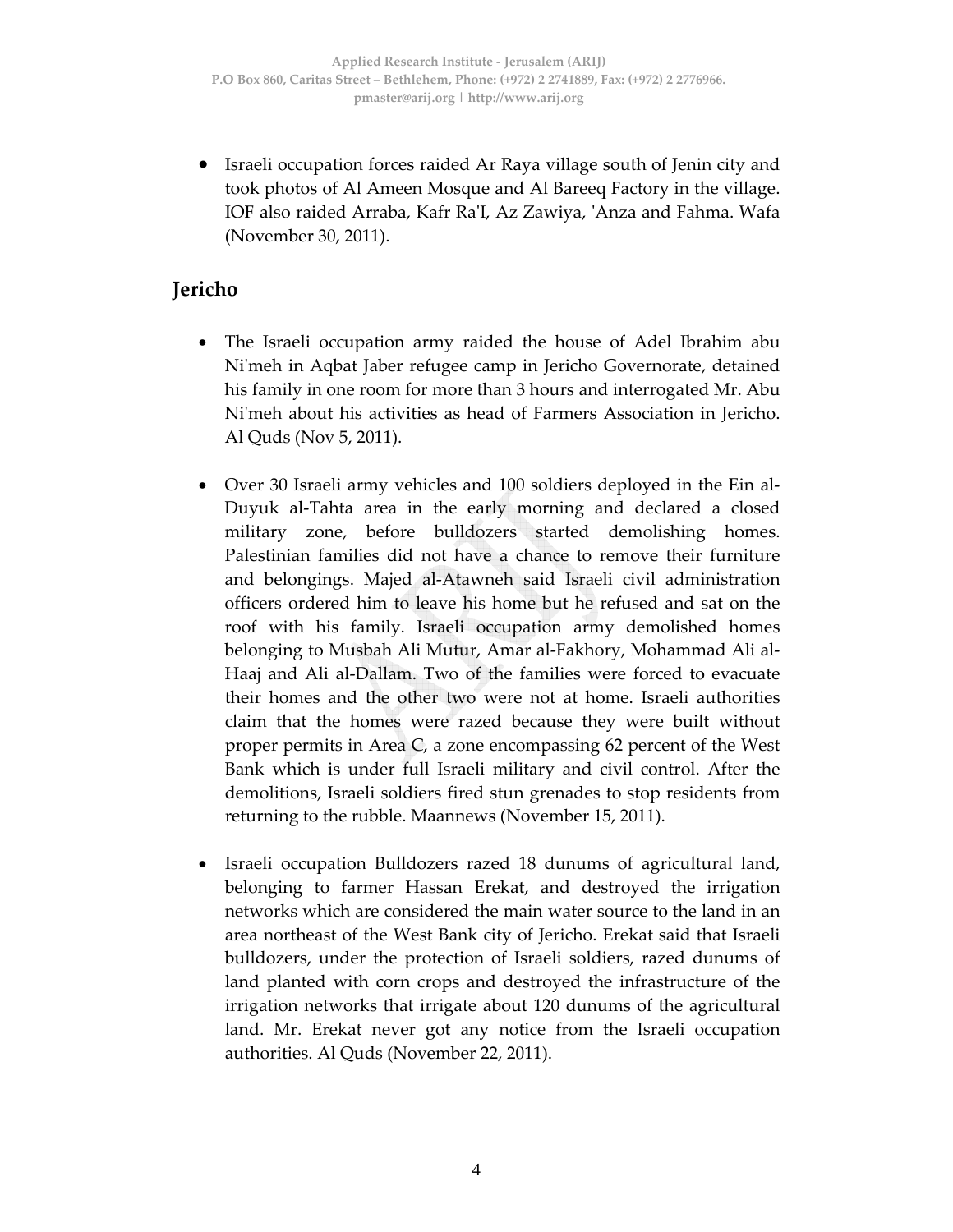• Two stop‐work orders were issued to a small Bedouin community in the Nabi Musa area outside Jericho. The hearing session is scheduled to be on December 7, 2011). DWG (November 25, 2011).

### **Jerusalem**

- The Israeli Municipality of Jerusalem served five citizens from the Jerusalemite town of Silwan administrative orders to demolish their houses under the pretext of lacking building permits. The targeted houses located in Al‐Bustan, 'Ein Al‐Louzeh, Wad Yasoul, Wadi Ar‐ Rababeh neighborhoods in Silwan and owned by 'Odeh, Jalajel and Al‐ 'Abasi families. Al Quds (November 1, 2011).
- Israeli occupation troops accompanied by officers of the Israeli Municipality in the Occupied City leveled two sheds and a shack as well as agricultural field in At Tur neighborhood in the Occupied City. The Israeli dozers demolished the sheds without giving the owner time to clear the contents. The troops confiscated the ruins in order not to be recycled. Properties are owned by Aziz Zablah. LRCJ (November 2, 2011).
- Crews of the Israeli municipality of Jerusalem attacked and destroyed a stall for selling sandwiches near Bab Al ʹAmoud owned by Mahmoud Maswada. Al Ayyam (Nov 3, 2011).
- The Israeli bulldozers demolished 2 rooms and a 30 square meters barracks, uprooted 80 Olive, Grapes and fruit trees and razed 1.2 dunums of lands in Ash Sheikh ʹAnbar area in At Tur neighbourhood in Jerusalem allegedly for building without a license. The properties are owned by resident 'Aziz Abdel Rahman Zablah. Al Ayyam (November 3, 2011).
- A study commissioned by Israelʹs Jerusalem Mayor Nir Barakat to address housing shortages in the city, obtained by Maariv Israeli daily newspaper, shows plans for 60,718 housing units in the city, with the majority ‐‐ 52,363 homes ‐‐ planned for East Jerusalem. Most of the cityʹs land available for construction lies in the eastern sector, with West Jerusalem lacking viable sites. The study shows: (1)-- 23,628 homes have already been approved, 20,263 in East Jerusalem and 3,365 in the west; (2)‐‐ 13,824 are pending review, 12,819 in East Jerusalem and 1,005 in the west; (3)‐‐ 23,266 housing units are still in planning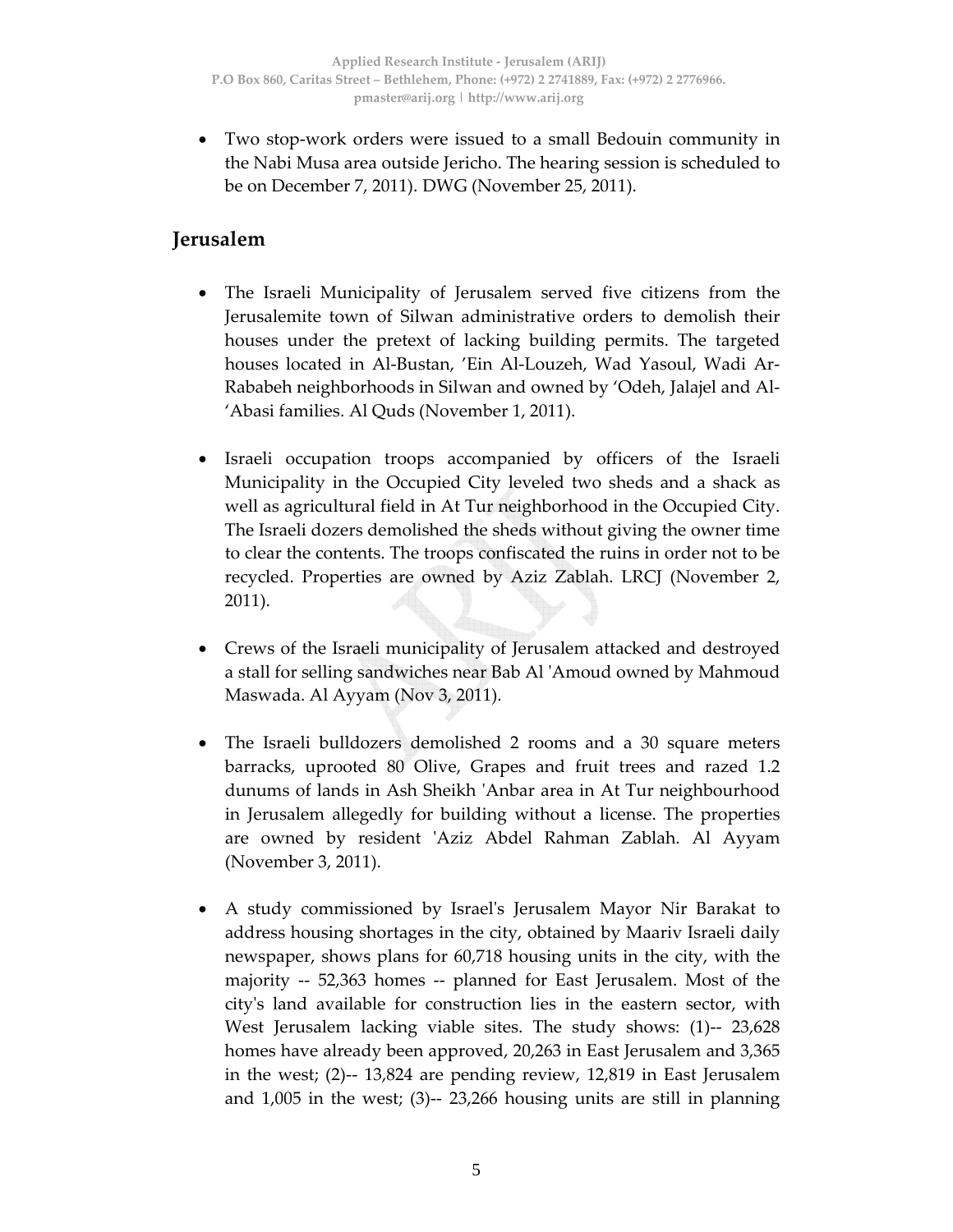stages, 19,281 in the east and 3,985 in the west. Of these, the municipality plans: (1) ‐‐ 10,366 homes in northern East Jerusalem, including illegal Israeli settlement Pisgat Zeʹev and Palestinian town Beit Hanina. (2) ‐‐ 5,239 homes in southern East Jerusalem, including Gilo settlement and Palestinian district Beit Safafa. (3) -- 4,886 new units in central eastern Palestinian neighborhood of Silwan and Jerusalemʹs Old City. According to municipality report, the Old City and the entire Palestinian neighborhood will receive 10,934 units, half of which have been approved. Al Quds (November 7, 2011).

- The Israeli Ministry of Interior decided to establish a police station in the Jewish cemetery at Mount of Olives, in Jerusalem city. Al Quds (November 12, 2011).
- Israeli occupation soldiers stormed the house of Jaber family in Ras Al 'Amoud near Al 'Omari Mosque and physically attacked all of its members. Al Quds (November 12, 2011).
- Jerusalem municipality to double Arnona Tax on Palestinian Jerusalemites who spend most of their time outside the Municipal borders. Al Ayyam (November 13, 2011).
- The Israeli occupation authorities served resident Ahmad Samrin and his family from Wadi Hilwah in Silwan city a military order to detain his own vehicle and salary for Al 'Ad Jewish movement which is preparing to take over the house (2 apartments inhabited by 12 people) by the end of the month. It is worth mentioning that the IOA already took over a 1 dunum land owned by the family and handed it over to Al ʹAd Jewish movement. Al Ayyam (November 14, 2011).
- The Israeli occupation authorities stormed a number of Commercial stores in Al Issawiya town in East Jerusalem and attacked their owners, Omar Muhammad Abu Rayyala, Yaser Muhammad Abdel Wahed and Yousif Ahmad Abu Rayyala. Al Ayyam (November 15, 2011).
- The Israeli Ministry of Interior announced to start marketing 750 housing units in Gilo settlement south of Jerusalem city and 65 housing units in Pisgat Zeʹev settlement north of Jerusalem city. It is worth mentioning that the Israeli Municipality of Jerusalem prepared an official document to build 60 thousand housing units in Israeli settlements in East Jerusalem until the year 2020. Al Ayyam (November 16, 2011).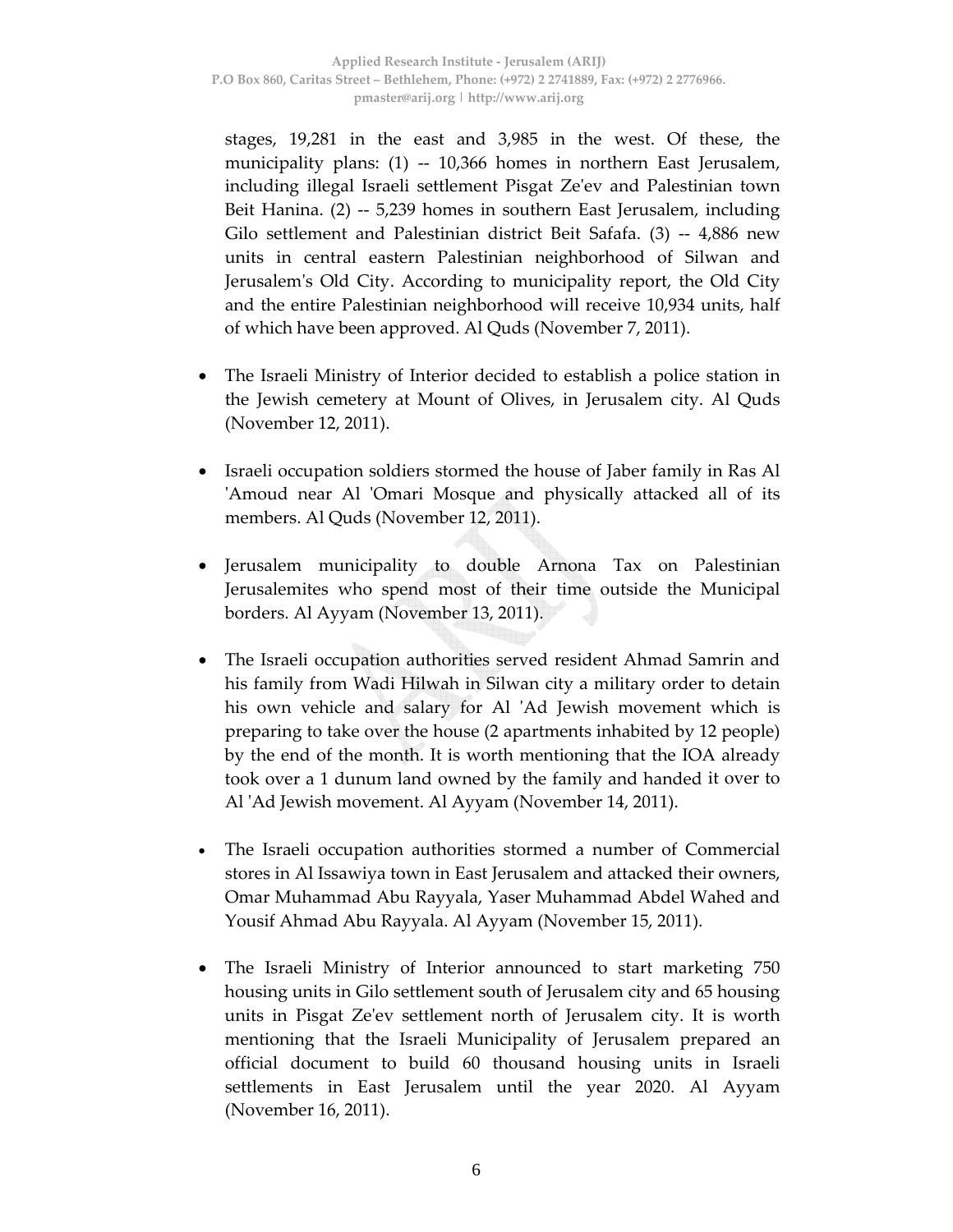- The Israeli occupation Authorities stripped the residency rights of Ammar Khaled Badriyya, and his family living in Al Matar neighborhood, in Qalandyia, in occupied East Jerusalem claiming that part of his house lies within the West Bank area. Badriyya lives in the neighborhood with his wife and three children. Al Ayyam (November 16, 2011).
- The al‐Aqsa Foundation for Waqf (Islamic Endowment) and Heritage issued a press release denouncing an attack carried out by Israeli settlers against the Ma'man-Allah (Mamanullah) historic Islamic cemetery in Jerusalem. The cemetery is in West Jerusalem is one of the largest cemeteries in the city, and stands on an area of 200 Dunams (nearly 90 acres). The settlers wrote racist graffiti, destroyed gravestones, and tried to dig‐up some of the graves. Al Ayyam (November 16, 2011).
- Israeli Occupation army detained 6 local activists, including a girl, in addition to a number of international solidarity activists at Hizma military checkpoint near Pisgat Zeʹev settlement north of Jerusalem city after boarding into a bus of Israeli settlers in a widely advertised action hoping to draw attention to what they call discriminatory measures in the West Bank, particularly travel restrictions. Al Ayyam (November 16, 2011).
- Members of some Jewish settlement movements wrote "price tag" slogans on the walls of an apartment in West Jerusalem after setting fire it on fire. The apartment is owned by a Palestinian family who evacuated the place at earlier time under the pressure of death threats and harassments by some Jewish movements. Al Quds (November 16, 2011).
- The Israeli Municipality of Jerusalem took over an 850 square meters piece of land in Ath Thuri neighborhood overlooking Ar Rababa valley in Silwan city and leads to Al Bustan neighborhood. The Municipality announced that it would soon begin working to convert this land into a public park and parking lot. The targeted piece of land is owned by a Palestinian family in Silwan and the Greek Orthodox Monastery. Al Quds (November 16, 2011).
- Israeli Occupation bulldozers demolished the retaining walls and removed the barbed wires that surrounded the land of Omar Yousif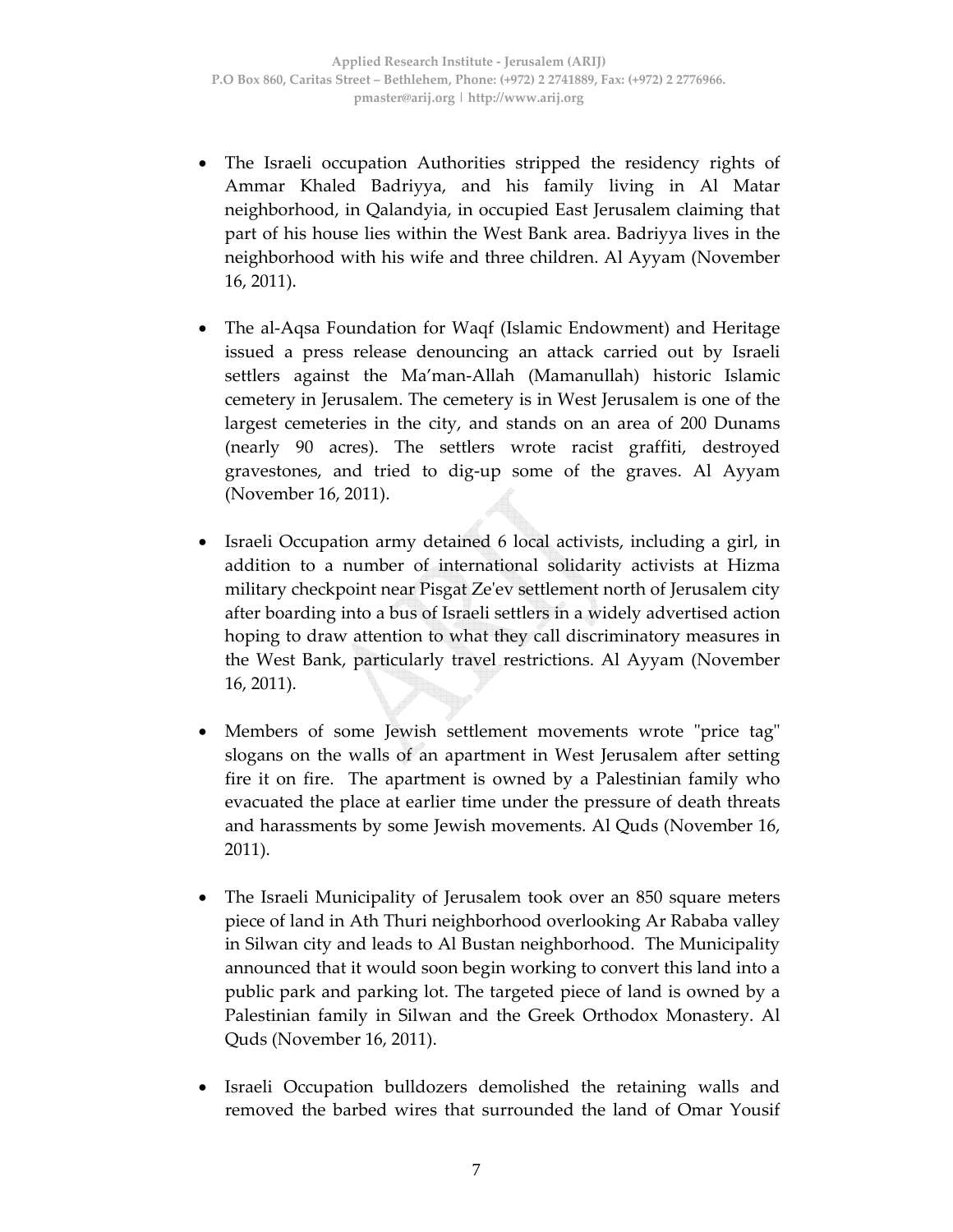Mustafa Hleisi in Silwan city south of Al Aqsa Mosque in Silwan city and confiscated the land which is 600 square meters area. Al Quds (November 17, 2011).

- Israeli Occupation authorities began resumed the construction of new concrete sections in the vicinity of the new crossing border that will replace Shuʹfat military checkpoint in Jerusalem. This comes in light of preparations to complete the construction of Shuʹfat crossing facilities, which will be the largest among the crossings established by the Israel around Jerusalem. The opening of the crossing will lead to the isolation of thousands of Palestinian citizens (holding Jerusalem ID cards, blue cards) living in the suburbs of Jerusalem as it will make a significant change in the movement of many Palestinian towns and neighborhoods of Jerusalem. This comes in the context of an Israeli strategic plan to reduce the number of Jerusalemites to a minimum and double the number of settlers to the largest extent within the Holy City. Palestinian towns and villages that will be negatively affected by the opening of Shuʹfat crossing border: Anata, Al Salam, Shehadeh and Ras Khamis suburbs, Al Isawiya town and Shuʹfat refugee camp. Al Quds (November 17, 2011).
- The Israeli occupation army raided Wadi Hilwah playground in Silwan city in Jerusalem. The playground is 800 square meters area and is threatened to be confiscated for the establishment of park a lot to a number of outposts in the area. It is worth noting that the playground is owned by Siyam Family. Al Quds (November 18, 2011).
- The Israeli occupation authorities are about to evacuate the house of Ghazi Zuhdi Zallum in Al Qurmi street in Aqbet Al Khalediyeh in the old city of Jerusalem in response to the evacuation order that has been given to the family by the Israeli reconciliation court in Jerusalem. Al Quds (November 19, 2011).
- Plan no. 11092A for the Mount Scopus Slopes National Park on 700 dunums of lands was deposited for public review, granting the public 60 days to put forward any objections. The planned park is located between the Palestinian neighborhoods of Isawiyya and A‐Tur in East Jerusalem. The Israeli Minister of Environment recommended the park after consulting with settlersʹ leaders, in opposition to the position of the professional echelon in the Ministry. The new national park will be a bridge, creating forging a geographical link between the Old City basin and E‐1." The planned park will cut between the Palestinian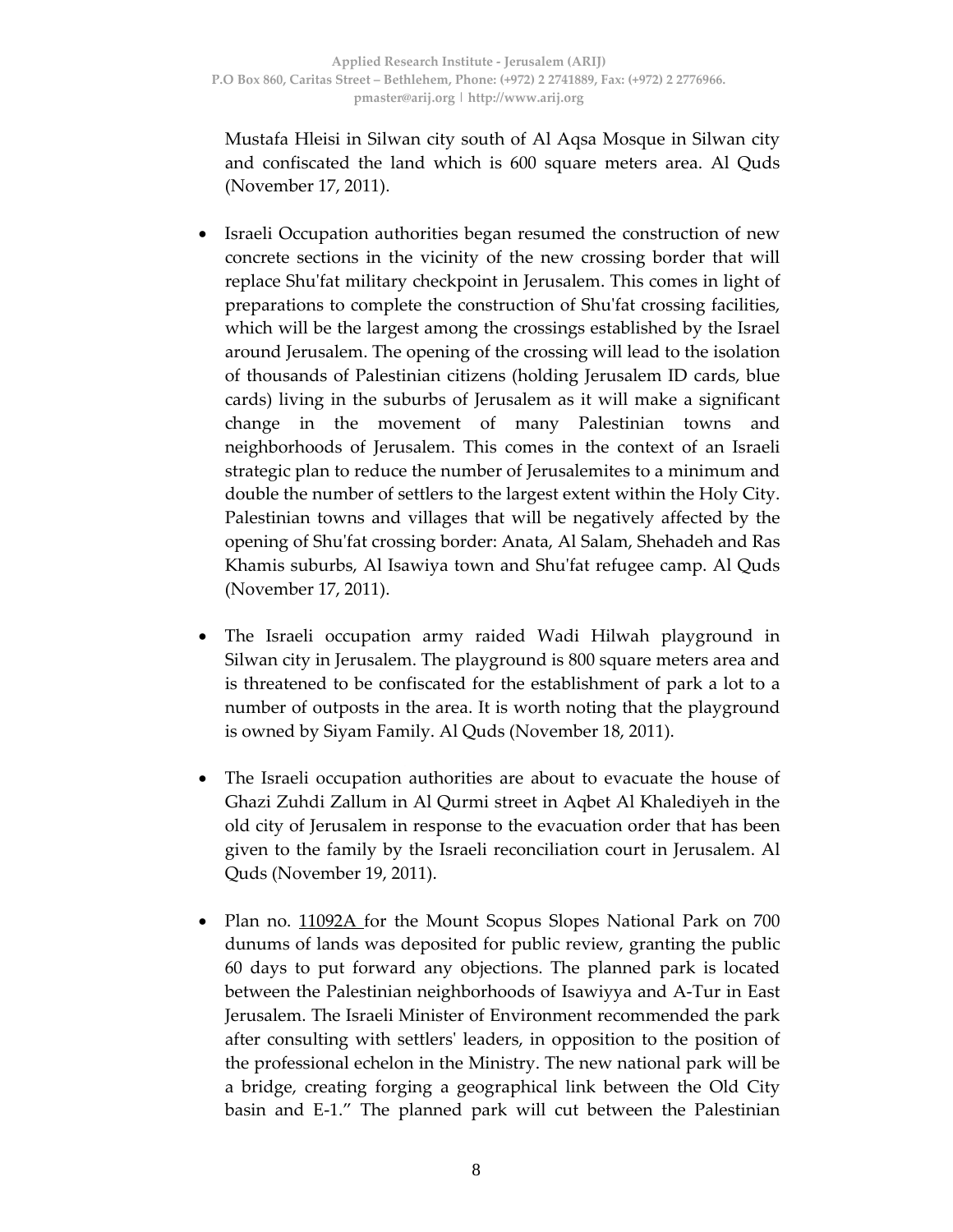neighborhoods of Issawiyya and A‐Tur and will prevent their potential development. There are now 60 days for the public to submit objections to the plan, after which the Regional Planning Committee will discuss the objections and will decide whether to approve the plan. After the approval the Minister of Environment will be able to declare the new National Park. Al Quds (November 19, 2011).

- Israeli settler organizations have been given the green light by the Israeli government to take over a number of central Jerusalem homes belonging to Palestinians. An eviction order for the Silwan house of the Sumarin family. on Nov. 28 is the beginning of a campaign against Palestinian properties. Sumarin house was declared absentee property and transferred by the government to the Jewish National Fund subsidiary Himnuta in 1991, lies at the entrance of the East Jerusalem neighborhood and adjacent to the controversial Israeli‐built City of David tourist site. The eviction would be followed by the takeover of houses belonging to the Palestinian Zalloum family in the Old City, which has also been deliberated by Israeli courts for decades. Maannews (November 21, 2011).
- Two concrete homes and 2 residential tents belonging to three Bedouin families of Al Kaʹabna clan were demolished in Beit Hanina al‐Balad north of Jerusalem city, displacing at least 17 people including four children. DWG (November 23, 2011)
- Israeli Municipality of Jerusalem served resident Hussein Hajjo a notification to evacuate the house he rents in Wadi Hilwah area (Hilwah Valley) in Silwan city in Jerusalem. The property is originally owned by Abu Diab family. Al Quds (November 23, 2011).
- Israeli occupation bulldozers demolished two houses in Bir Nabala village northwest of Jerusalem city. The first house is inhabited by 6 people while the second house in inhabited by 5 people. Al Quds (November 25, 2011).
- The Israeli company 'Euro Israel" commenced the implementation of a project to build 78 units in four buildings (9 floors each) in Neve Yaakov settlement north of Jerusalem city. The company is also marketing for 122 housing units in Harhoma settlement and another project in Pisgat Zeʹev settlement which includes the construction of 24 cottages. Al Quds (November 26, 2011).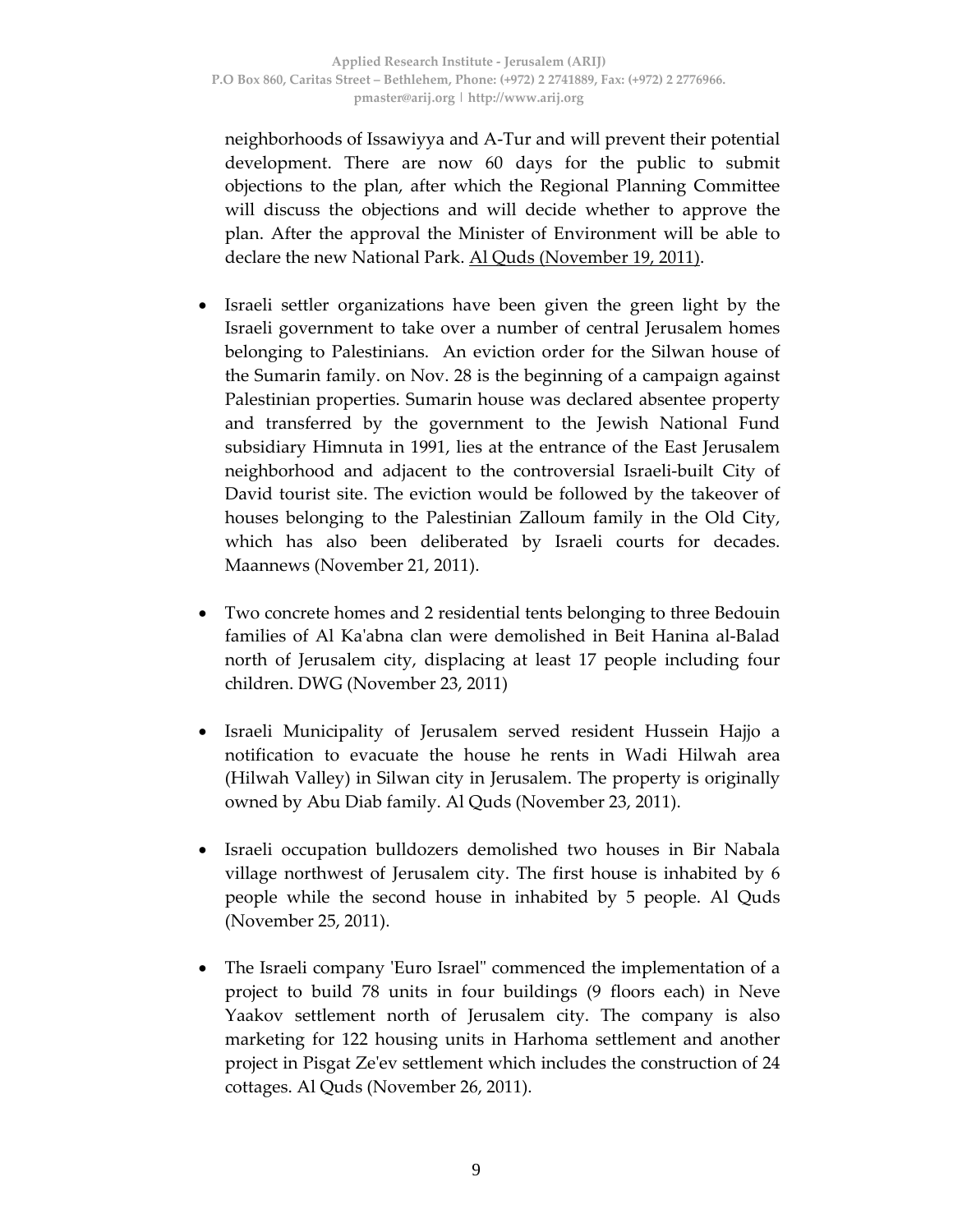- For the last 20 years, the Jewish National Fund has been acting to transfer Palestinian property in East Jerusalem to the settlers. Tens of dunums of land and homes housing dozens of Palestinians in Silwan were evacuated by the JNF through various legal proceedings and transferred to settlers; three more Palestinian families might lose their homes shortly. In many cases the JNF does this through its subsidiary Himnuta, whose shares are held by the JNF. **Immediate risk of eviction for the Sumarin family, tens of meters from the Al‐Aqsa mosque.** The court scheduled the eviction of the Sumarin family for November 28, 2011 at Himnutaʹs request, in a ruling handed down in the absence of defense by the Sumarins. The image of the eviction of a Palestinian family from its home in the middle of the Palestinian neighborhood of Silwan and the entrance of Jewish settlers in its place, at one of the most sensitive places in East Jerusalem, could threaten the stability of the city. Al Quds (November 26, 2011).
- Two Israeli occupation bulldozers accompanied by borders' and guards razed the agricultural land north of the village of Qalandyia, south of the city of Ramallah, in preparation of expanding the Separation Wall. , according to witnesses. The razing process is going very fast and is destroying vast areas of lands in the village. The area of the land, which is inhabited by 1100 Palestinians, intended to be seized is estimated to around 400 dumums and is owned by a number of the village's residents. Wafa (November 27, 2011).
- The Israeli Occupation Army and the IEPA demolished a room in Abu Leimoun conservatory on the pretext of no permit as well as the claim that the room does not comply with the rules and regulations of the IEPA. The room was constructed 7 years ago in an attempt to stop, or at least slow down, the expansion of the nearby 'Mitat Yahu' colony. LRCJ (November 27, 2011).
- •
- The Israeli Occupation Army demolished 4 residential barracks inhabited by 40 people and animal barns owned by a number of Al Jahhalin Bedouin families in Al Sheikh Anbar area in Az Zaʹayyem neighborhood east of Jerusalem city allegedly for their illegal existence in the area. Among owners, the following were known: Mohammad Odeh Al Saʹedi and Khader Odeh Al Saʹedi. Al Quds (November 29, 2011).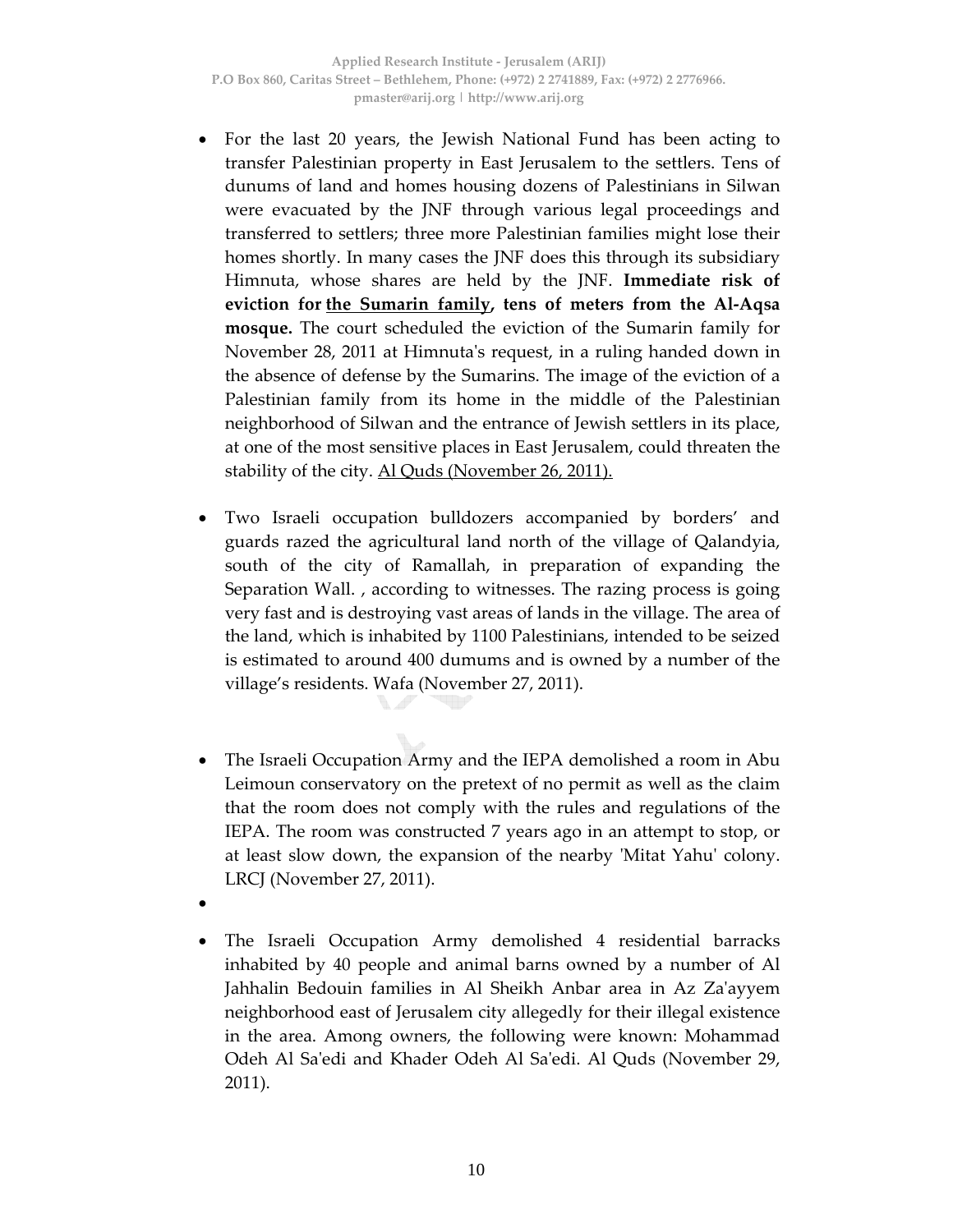• The Israeli occupation authorities handed Nawal al Jahalin family in Jabal Al Mukkabir town in Jerusalem a military order to demolish their house under the pretext of lacking building permit. The IOA gave Al Jahhalin family 45 days to demolish the house which is inhabited by 11 people. Al Quds (November 29, 2011).

#### **Nablus**

- The Israeli settlers uprooted 30 Olive trees in Madama village south of Nablus city owned by Mahmoud Ahmad Ziyada and Amin Fayez Nassar. Wafa (November 7, 2011).
- A group of Yizhar settlement colonists broke into Saratasa area and started cutting olive trees branches using saws and axes. 26 olive trees owned by Amin Nassar and Mahmoud Zyada were ravaged as a result. Al Quds (November 7, 2011)
- Israeli Occupation army staged into Madama village south of Nablus city and confiscated two computer devices and three phone devices owned by villagers after raiding the houses and searching them. Al Ayyam (November 17, 2011).
- Israeli occupation army raided the houses of Abdel Rahman Metani and Abdel Salam Mahmoud Metani in Immatin village in Nablus Governorate, searched the houses and messed with the contents. Al Quds (November 18, 2011).
- Israeli settlers of Yetzhar settlement destroyed 20 Olive trees in Khalayel At Tuffah in Burin village south of Nablus city. The destroyed trees are owned by Musheer Rezeq Qadus. Al Quds (November 21, 2011).
- Some 1,500 Israeli settlers led by Israelʹs Interior Minister Eli Yishai arrived at Josephʹs Tomb in Nablus under the protection of the Israeli occupation army and police. "It's a huge privilege to be here," Yishai said. "Joseph's Tomb belongs to us. Of course we should resume full presence in Josephʹs Tomb. The current situation is a blunt violation of the Oslo Accords and that must be fixed. "Al Quds (November 25, 2011).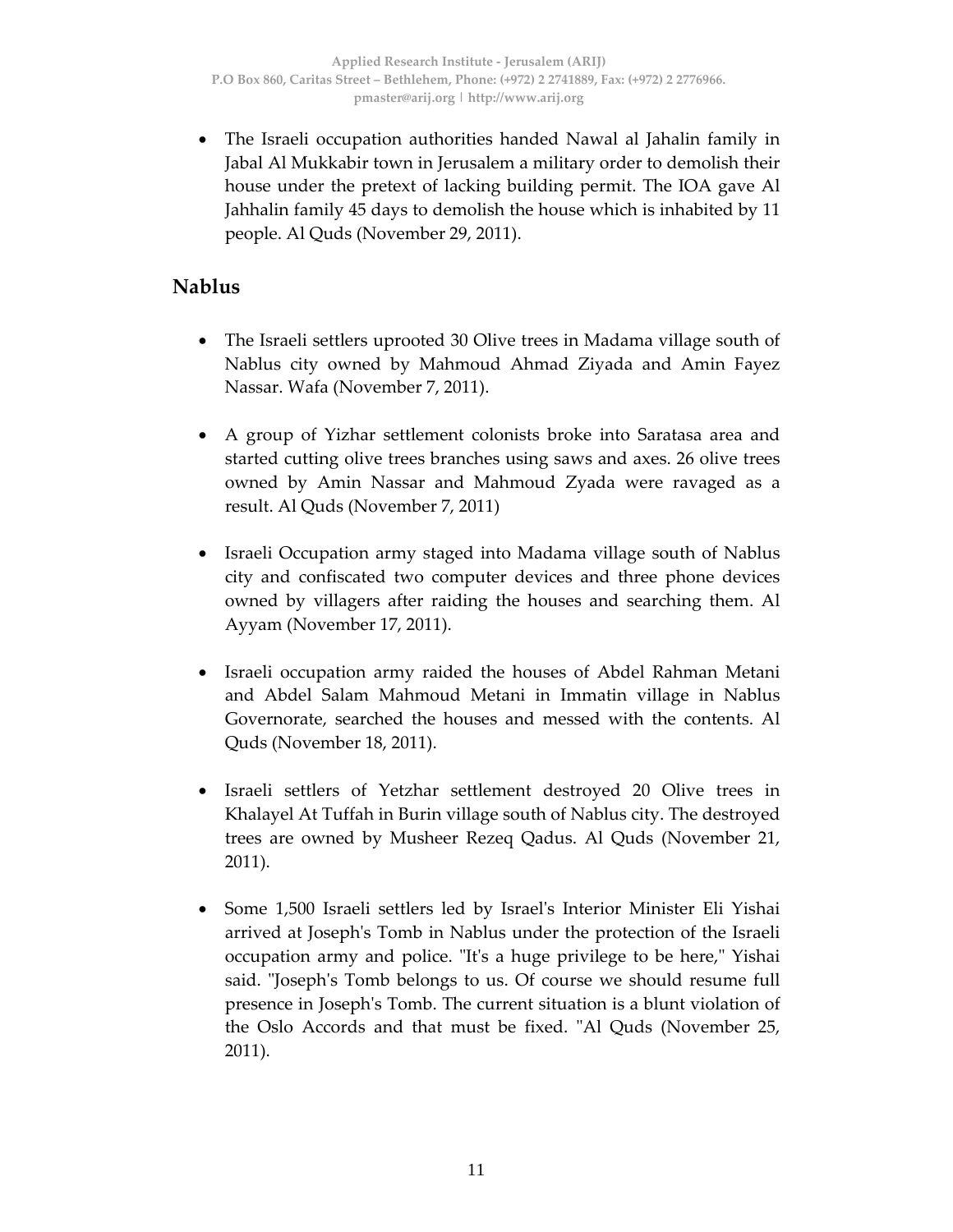- The Israeli Defense Ministry has approved two construction plans each with 119 housing units in Shilo settlement in Nablus Governorate. The building permits were revealed in the Stateʹs response to a petition filed before the High court by Peace Now eight months ago after the construction of 40 units had already begun on a number of Shilo plots. The Defense Ministerʹs office said in response: ʺAnything approved in Shilo is just approval of the existing situation; any additional construction will need a new permit. (Ynetnews (November 27, 2011).
- Israeli settlers of Yetzhar settlement cut the trunks of ten Olive trees in Madama village south of Nablus Governorate. Wafa (November 29, 2011).

## **Hebron**

- A number of Israeli settlers from Itamar settlement set fire into an agricultural tractor driving on ʹAqraba‐ Yanun road after attacking its driver, Ashraf Ibrahim Bani Jameʹ. Wafa (November 1, 2011).
- Israeli occupation army uprooted and destroyed electric poles erected between Al Mafqara hamlet and At Tuwani village east of yatta city south of Hebron city under the pretext of erecting those poles without a license from the Israeli Civil administration as the two communities are located in Area "C" which falls under the full Israeli control. Al Ayyam (Nov 4, 2011).
- Israeli settlers set fire in three Palestinian cars in Beit Ummer town north of Hebron city owned by Habis Hussein Breigheith, Yousif Muhammad Hussein Breigheith and Suhail Breigheith. Al Ayyam (November 10, 2011).
- Israeli occupation army handed resident Ali Saleh Abu Odeh Jaber a military order number 146867 to halt the land reclamation work being carried out at his 4 dunums of lands in Al Baqʹa area near Kiryat Arbaʹ settlement east of Hebron city. The targeted lands are 500 meters away from the Israeli bypass road No. 60. Al Ayyam (November 10, 2011).
- The Israeli Occupation army set up a military checkpoint at Al Fawwar Refugee camp entrance south of Hebron city and closed the Iron Gate installed on the main entrance leading to the camp. The IOA also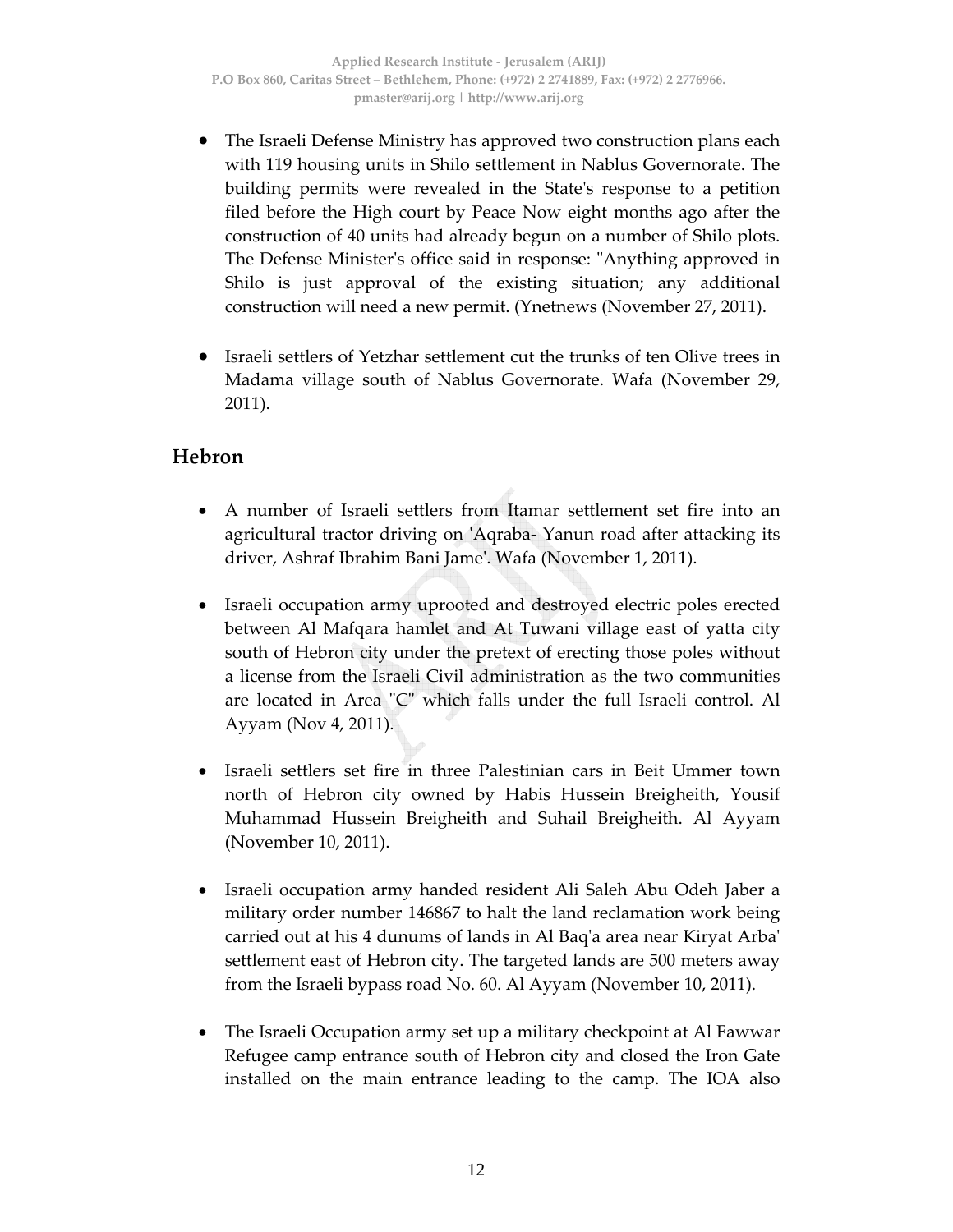stormed At Tabaqa village south of Dura town in Hebron Governorate. Al Ayyam (November 12, 2011).

- The Israeli occupation army raided the house of Journalist Raed Rateb Ash Shareef in Hebron city and carried out intensive house search under the pretext of searching for illegal goods. Al Ayyam (November 15, 2011).
- The Israeli occupation army raided the house of Abdullah ʹAzzam Ash Shalaldah in Sa'ir town northeast of Hebron city and searched the house under the pretext of looking for illegal goods. Al Ayyam (November 15, 2011).
- The Israeli occupation army raided a number of commercial stores owned by An Natsheh family in As Salam Street in Hebron city. Al Ayyam (November 15, 2011).
- The Israeli Occupation authorities threatened to demolish the solar panels installed in Imneizel village south of Yatta town which provides 40 houses in the Village with electricity. The IOA gave families military orders to remove the solar panels under the pretext of being installed without a permit from the Israeli authorities. Additionally, the IOA gave orders to demolish 4 other houses in the village that house 40 people under the same pretext. The threatened Housesʹ areas range between 100 & 150 square meters are owned by Jihad Abdel Karim Hreizat, Ahmad Abdel Karim Hreizat, Abed Muhammad Salem Hreizat and Muhammad Ahmad Murr. Al Ayyam (November 15, 2011).
- The Israeli occupation authority (IOA) decided to close down the Ibrahimi Mosque in Hebron for two days before Muslim worshippers for Jewish holidays (Sarahʹs Saturday). Al Ayyam (November 15, 2011).
- The Israeli civil administration accompanied by the Israeli Occupation army and bulldozers demolished agricultural water pools in Al Baqʹa area east of Hebron city and destroyed agricultural equipments, irrigation networks and crops. Among owners, Mr. Badawi Al Rajabi was known. Wafa (November 17, 2011).
- Israeli occupation army demolished a small cistern of 20m3 owned by Jaser Jaradat in Al Udeissa area west of Sa'ir town in Hebron Governorate which had been constructed as part of a Dutch‐funded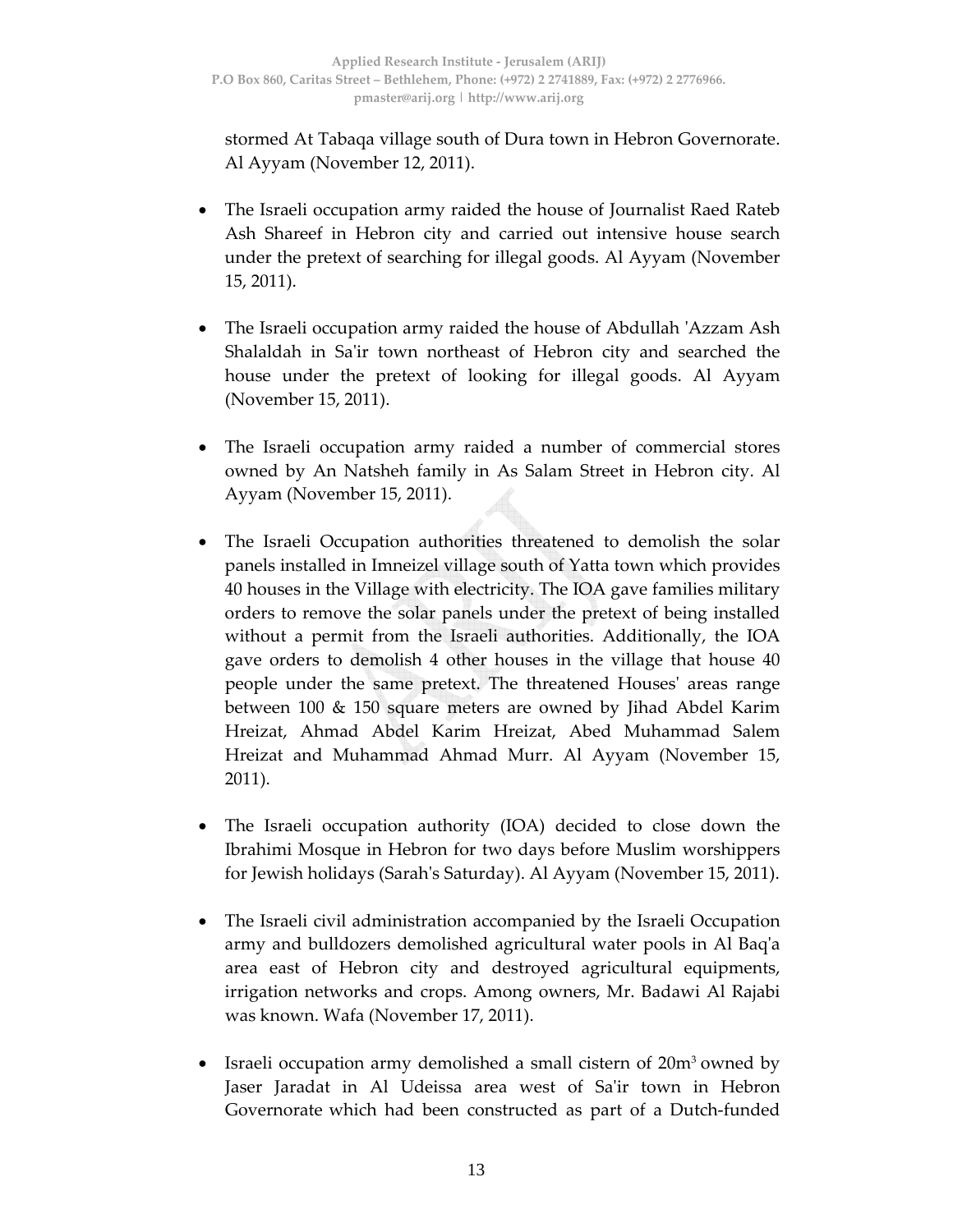project. At least 11 people (nine children) were affected. DWG (November 17, 2011).

- Israeli Occupation army raided the village of rabud south of Hebron city and served its residents 10 stop working orders targeting inhabited and under construction houses under the pretext of lacking valid building permits. The houses are located in the area classified as "C", which falls under the full Israeli control according to OSLO II interim agreement of 1995. Owners of the houses are: Anwar Yousif Hreibat, Naʹim Mahmoud An Namoura, Muhammad Hamed Al ʹIqeli and Tayseer Mahmoud Al ʹIqeli. Al Ayyam (November 21, 2011).
- Israeli settlers attacked the store of Hani Jaber, a recent released prisoner, in Hebron city. Al Quds (November 21, 2011).
- Israeli occupation authorities handed resident khalil kamel Al Hamada from Ad Deirat village east of Yatta town a military order to halt the construction at his under‐construction house, 90 square meters area. Al Quds (November 21, 2011).
- Israeli Occupation army raided the house of the freed prisoner, Abeer Amr, in Dura town south of Hebron city and gave her a notification to interview the Israeli intelligence in Etzion Interrogation center in Bethlehem Governorate. IOA also raided the house of Ali ʹAtta Al Khseirat in Ad Dhahriya town south of Hebron city and gave him a notification for his son to interview the Israeli intelligence in Etzion Interrogation center. Al Quds (November 23, 2011).
- Three water wells, a home, a small room for electricity infrastructure and two storage rooms were demolished by Israeli occupation army in al‐Buss area in Idhna town in Hebron Governorate, some 40 people were affected. In addition, a house under construction in ar‐Ras area of Idhna was demolished, which affected at least six people. The demolished properties are owned by Muhammad Farajallah, Ahmad Jamal Al Jiyawi, Muhammad Mahmoud Al Jiyawi, Ahmad Muhammad Ibrahim Farajallah, Haytham Awwad and Abed Farajallah. DWG (November 24, 2011).
- A mosque of 50 square meters area, electricity infrastructure and two residential structures (owned by Maher Al Tahhan (inhabited by 10 people) and Mahmoud Hussein Al Tahhan (inhabited by 14 people) above caves used as homes were demolished by Israeli occupation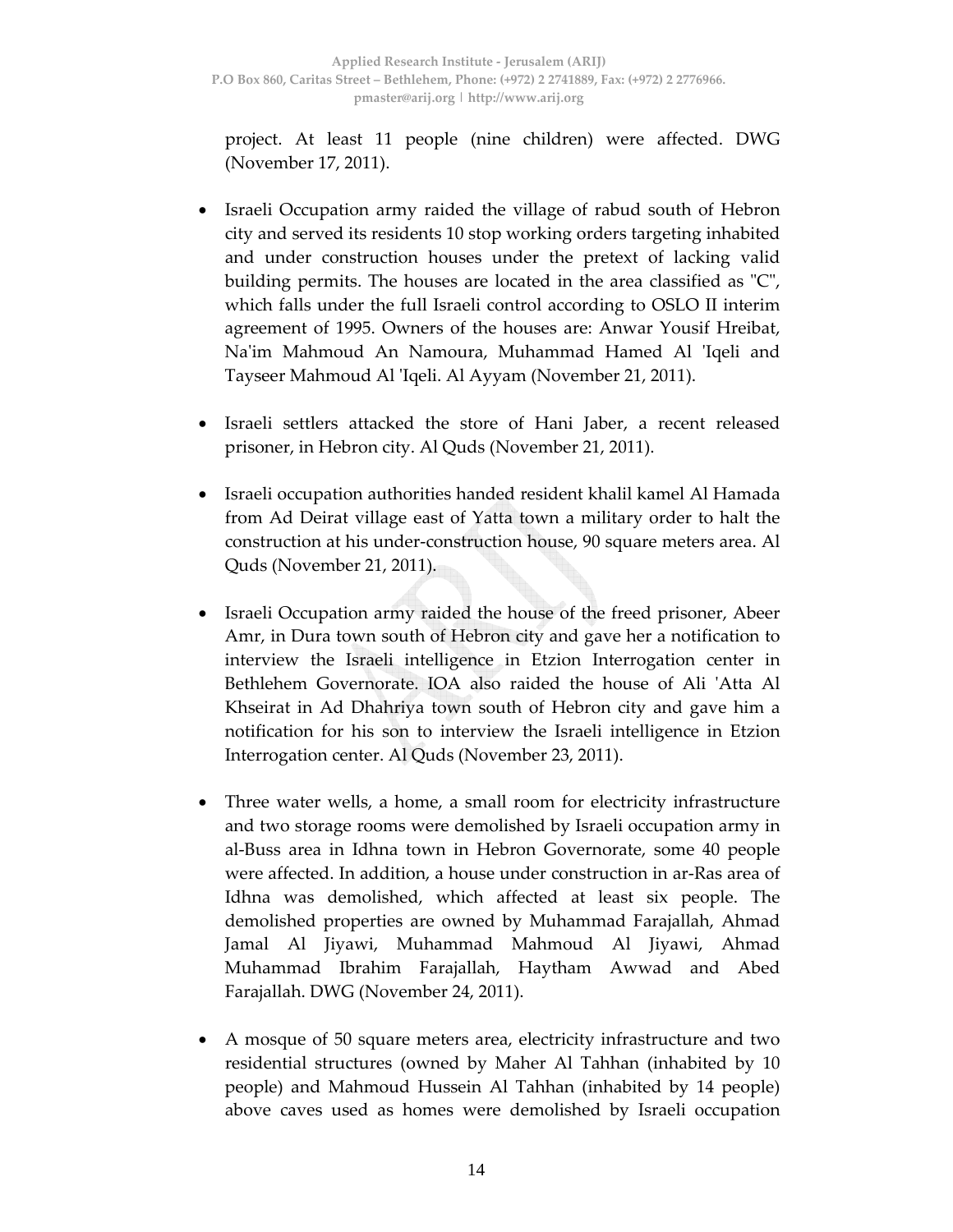army in Al Mafqara area in Hebron Governorate due to a lack of building permits as they are located in area classified as "C" according to OSLO II Interim agreement of 1995. The caves are also damaged. In addition, four water pumps and a generator were confiscated. Approximately 18 people from two families, including some 15 children were displaced. The loss of the electricity and the mosque affected the entire community of approximately 150 people. DWG (November 24, 2011).

- Three residential tents were demolished in Susiya south of Hebron city, as well as an animal pen and an outdoor kitchen owned by Muhammad Musa Maghnam. It is estimated that some 20 people were displaced. This is the fourth demolition this year in Susiya; one additional family was displaced due to a settler violence incident in 2011. DWG (November 24, 2011).
- A number of stop-work, demolition or eviction orders have been distributed in the past few days, including: (1) **Susiya** in Hebron Governorate: Several stop‐work orders have been distributed in the Susiya area, against several ECHO‐funded projects, such as the upgrading of the school in Susiya (sanitation), the surfacing of the road, a water well and 3 plastic houses located next to the school. (2) **Imneizil** in Hebron Governorate Hebron: While the solar plant in Imneizil appears to be saved, the school, which is also undergoing ECHO‐funded upgrading, has received a stop‐work/demolition order. **Ad Deirat** in Hebron Governorate: four stop‐work/demolition orders were delivered in Ad Deirat. DWG (November 25, 2011).
- Israeli occupation army stormed the faculty of the Palestine Technical College in Al Arroub refugee camp north of Hebron, patrolled in the collegeʹs courtyard, checked students' identity cards, and arrested several students under the pretext of looking for wanted Palestinians. Wafa (November 27, 2011).
- Israeli occupation forces served residents of Surif village 2 military orders to evacuate their lands under the pretext of being classified as "state lands". The IOF gave owners 45 days to carry out the order. Targeted owners are: Muhammad ahmad Abdullah Al Qadi (military order number 630 and threatens the confiscation of 12 dunums of lands), and Abdel Fattah Sbeih Al Huwwar (military order number 631 and threatens to confiscate 3 dunums of lands). Maannews & Wafa (November 29, 2011).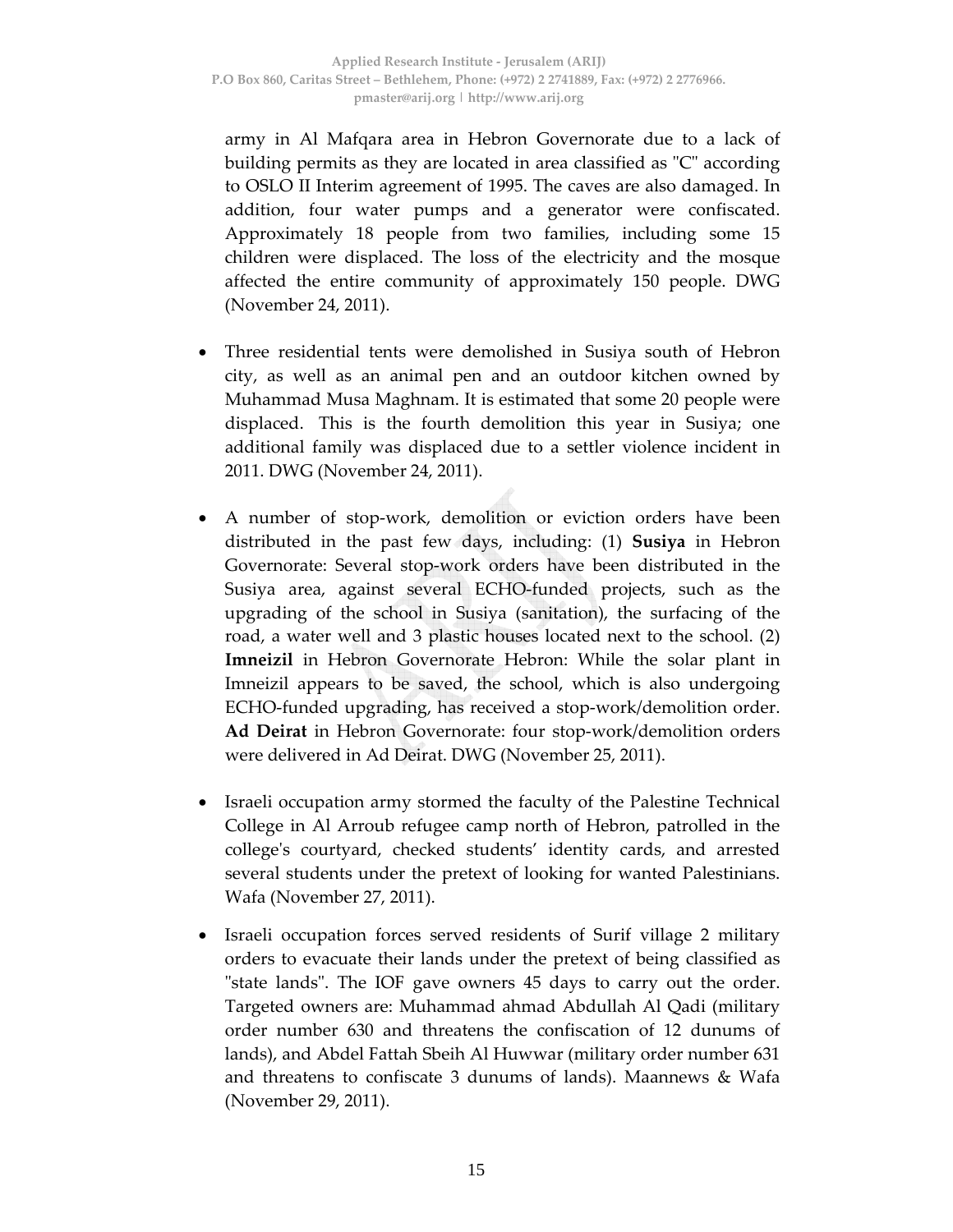- The Israeli Occupation forces confiscated the tractor of Marwan Ahmad Sakharna in ʹinjasatʹ area in Beit Ula village west of Hebron city while working in the fields adjacent to the Israeli segregation wall path. Wafa (November 29, 2011).
- The Israeli occupation authorities handed over halt of construction orders to 5 Palestinian families in As Samouʹ village south of Hebron city under the pretext of being unlicensed. Owners of the properties are: Nabeil Yousef Al Mahareiq (a house), Hamad Mahmoud Al Mahareiq (an under‐construction house), Muhammad Naʹim abu Al Kabbash (a house), Nawwaf Hamad Al Mahareiq (a house) and Muhammad Abdel Menʹim al Mahareiq (2 floors house). LRCJ (November 30, 2011).

# **Qalqilyah**

• Israeli occupation authorities started leveling at least 130 dunums owned by 25 landowners of agricultural land south and west of Azzun Atmeh in Qalqilyah Governorate, 800 trees were also uprooted and 7 km of irrigation network have been partially removed or damaged. The community was forced to dismantle nine greenhouses and one water container. Some 100 farmers depend on the lands. This work appears to be related to rerouting of the segregation wall in the area which will extend at a length of 3km and 100‐150 meters wide. Owners of the affected lands are: Muhammad Yousif Saleh Ash Sheikh, Omar Fares Ahmad, ʹAli Hasan Taha, Abdel Karim Salame, Yousif Faris Ahmad, Maʹrouf Hasan Taha, Abdel Karim Haj Yousif, Mufeed Abdel Haleem Haj Yousif, Ibrahim Mahmoud Ayyoub, Ibrahim Abdullah, Yousif Kamel Haj, Abdel Karim Hussein Ash Sheikh, and Mahmoud Hussein Ash Sheikh. Al Ayyam (November 22, 2011).

#### **Ramallah**

- The Israeli occupation bulldozers demolished a car repair shop caravan and confiscated all of its contents in Al Lubban Ash Sharqi village. The caravan is owned by Majed As Sameeh. Al Ayyam (November 3, 2011).
- The Israeli Occupation army raided the houses of Karaja family house, carried out an intensive house search and arrested the owner, Rashad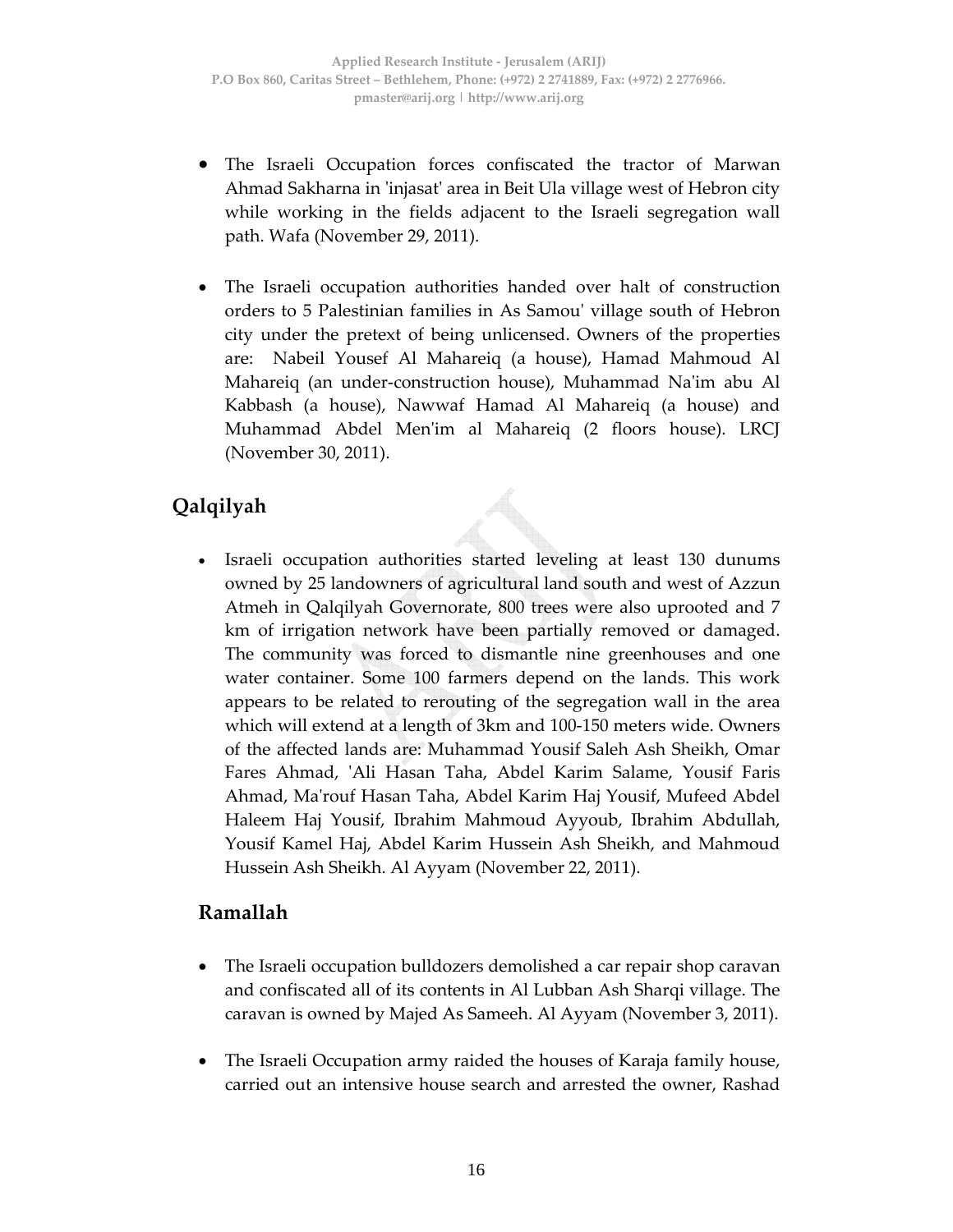Karaja, in Saffa village west of Ramallah city. Al Ayyam (November 14, 2011).

- The Israeli Occupation army raided the house of Sumud Karaja in Saffa village west of Ramallah city and gave her notification to interview with the Israeli intelligence in Ofer Military Camp. Al Ayyam (November 14, 2011).
- Israeli occupation army demolished a car repair shop in Um Safa village northwest of Ramallah city. The shop is owned by Muhammad and Raʹfat Sabah and was demolished allegedly for lacking valid building permit. Al Ayyam (November 25, 2011).
- The Israeli Occupation Army demolished a room built in Abu Limon nature reserve west of Bilʹin village in Ramallah city and confiscated all seats and garbage containers in the reserve. Al Quds (November 29, 2011).

## **Salfit**

- Israeli occupation bulldozers razed already 400 dunums of lands of Kafr Ad Dik village, in Um As Samman historical site, in an attempt to annex the area to the settlement of Alei Zagav. LRCH (November 2, 2011).
- Wastewater from Revava settlement established on lands of Deir Estya, village near Salfit in the northern West Bank, completely destroyed 20 olive trees and flooded another 100 trees in Palestinian land around the settlement. Dawoud Fares, owner of the damaged trees, was repeatedly assaulted by settlers before, including a physical attack and the arson of almost 300 olive plants in his land. Al Quds (November 21, 2011).

#### **Tubas**

• Mekorot, Israelʹs National Water Company stopped the pumping of water into 'Ein Al Baida village east of Tubas city. Farmers of 'Ein Al Bayda use the water for agricultural purposes. Al Quds (November 1, 2011).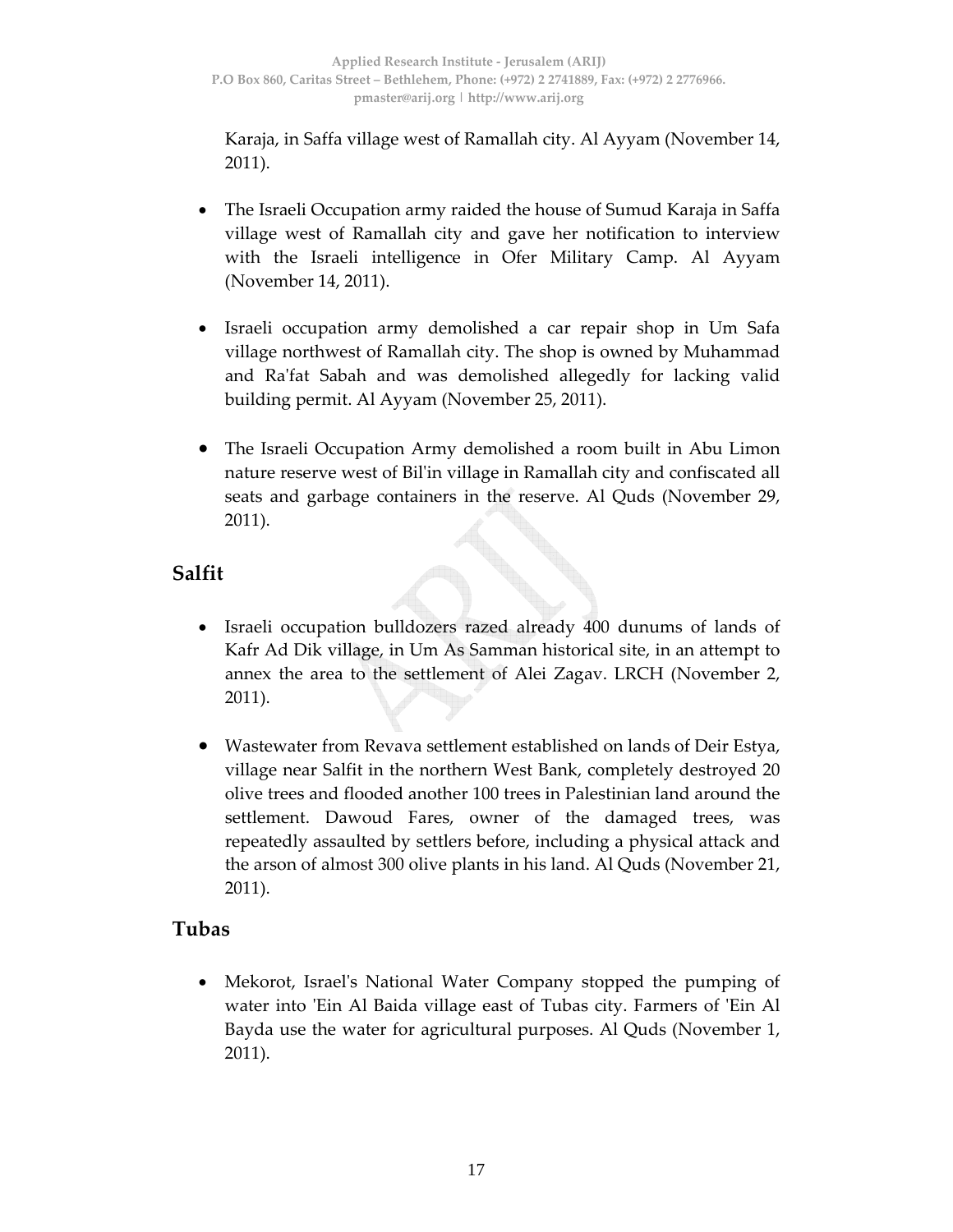- The Israeli Occupation Army (IOA) served residents of Al Hadidiya Bedouin community in the northern parts of the Jordan valley east of Tubas Governorate 16 military warnings, notifying them to halt the construction of their residential and animal facilities under the pretext of lacking building permits due to their location in the area classified as ʺCʺ, which according to Oslo II Interim agreement of 1995 falls under the full Israeli control. The military warnings gave owners of the threatened facilities a grace period until December 5, 2011 to try to get building permits from the Israeli Civil Administration. The warnings targeted 7 Palestinian families, they are: Abdel Al Rahim Hassan IBsharat (7 barracks ,2 residential tents), Ahmad Abed Allah Bani Odeh (7 barracks ,2 residential tents), Saleh Yousef IBsharat(3 barracks ,2 residential tents), Mohammad Ali Bani Odeh (4 barracks ,2 residential tents), Ghazi Abdel Rahim Ibsharat (2 barracks ,2 residential tents), Ali Mohammad Ibsharat (2 barracks ,2 residential tents), and Lotfi Mohammad Bani Odeh (1 barrack ,1 residential tent). ARIJ field team November 10, 2011).
- Israel carried out a de facto annexation of Palestinian land northeast of the Jordan Valley and given it to Kibbutz Merav. Merav, part of the Religious Kibbutz Movement, is about seven kilometers northwest of the parcel. The route of the separation barrier in the area was changed so that the plot in question, about 1,793 dunums would be on the Israeli side. ARIJ Field Team (November 18, 2011).

#### **Tulkarem**

- Israeli occupation forces manning Salʹit gate hindered kafr Jammal villagers south of Tulkarem city from accessing their lands located west of the Israeli Segregation wall to harvest their Olive trees. Wafa (November 1, 2011).
- Israeli occupation forces ransacked the house of Duaa al-Jayousi in Tulkarem in the northern West Bank, searched her house and told her she was "being watched." The soldiers warned her that she could return to prison. Al‐Jayousi was released in October after spending 10 years in an Israeli jail. She was sentenced to three life terms and 32 years. Maannews (November 17, 2011).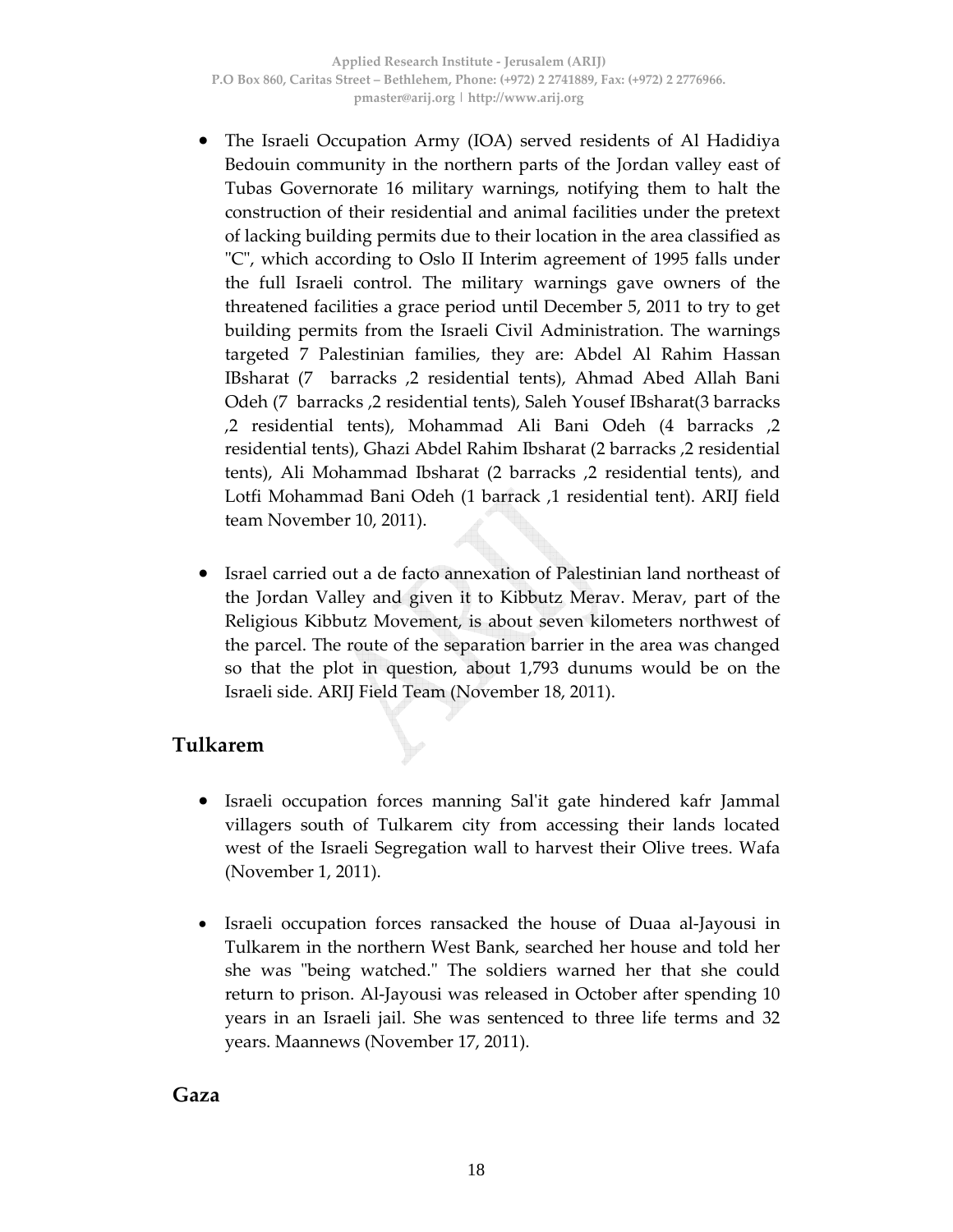- The Israeli aircraft hovering over the southern Gaza Strip town of Khan Yunis dropped warning flyers onto the town. The flyers warned Palestinian civilian not to get as close as to less than 300 meters from the border between the Gaza Strip and Israel, otherwise they would be endangered, including being shot. A map was placed under the warning. On the back of flyers, there was a message warning civilians of those who launch rockets. It also included a phone number and an e‐mail address asking civilian to provide information via them. PCHRGAZA (November 1, 2011).
- The Israeli occupation army (IOA) moved nearly 150 meters into the east of Wadi al‐Salqa village to the east of the central Gaza Strip town of Deir al‐Balah. They leveled areas of Palestinian land. They redeployed outside the area two hours later and no casualties were reported. In addition, the Israeli soldiers stationed on observation towers at Beit Hanoun (Erez) crossing in the northern Gaza Strip opened fire at Palestinian workers who were collecting scraps of construction materials in the industrial zone, southwest of the crossing. The worker fled and no casualties were reported. PCHRGAZA (November 2, 2011).
- Dozens of Israeli soldiers moved approximately 200 meters into the northwest of Abu Nada area in the northwest of Beit Lahia, in the northern Gaza Strip. They scanned the area amid sporadic firing. PCHRGAZA (November 3, 2011).
- The Israeli artillery fired four shells which fell in farms in al-Seiafa area, northwest of Beit Lahia, forcing local farmers to flee the area. One of the shells landed in the farm of Salem Hamad Mohammed Abu Shmas, a resident of the Bedouin village which is nearly one kilometer far from the border. Abu Shmas sustained shrapnel wounds in his left toes. The white Toyota of Abu Shmas was also damaged because of the shelling. Another shell landed in the farm of Amer Mohammed al‐ Sab'e Abu Halima, who lives in al-Seiafa area, nearly one kilometer away from the border. Mohammed, who is the son of Abu Halima, sustained shrapnel wounds in his left shoulder as a result. PCHRGAZA (November 3, 2011).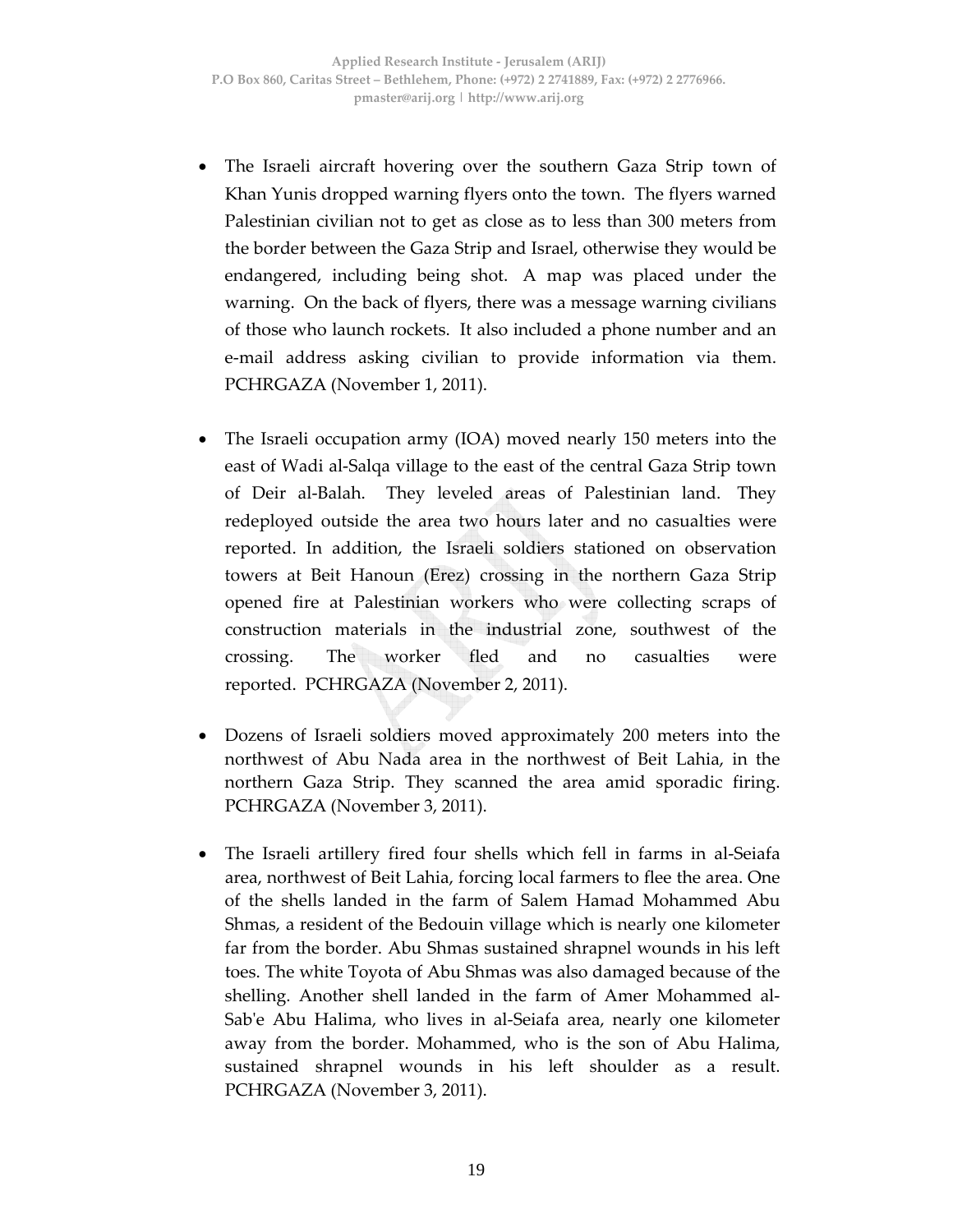- Israeli warplanes fired 3 missiles and then opened fire at a farm in al‐ Qarara village in the northeast of Khan Younis, in the southern Gaza Strip, targeting a group of Palestinians, killing one person. PCHRGAZA (November 5, 2011).
- The Israeli occupation army positioned on the border in the east of Khan Younis, in the southern Gaza Strip, opened fire at residential areas and farms in al‐Qarara village, northeast of Khan Younis. Local residents were in panic as a result but no casualties were reported. In addition, the IOA positioned on the border east of Shuja'eya, east of Gaza City, fired several shells at farms in the east of Shuja'eya. The fired shells landed in a farm owned by the Sukkar family, near Gaza Electricity Distribution Company, nearly one kilometer from the border. Two civilians were wounded. PCHRGAZA (November 7, 2011).
- The Israeli occupation army (IOA) warplanes fired two missiles at a greenhouse in former settlements in the northwest of Khan Younis, in the southern Gaza Strip. The greenhouse was damaged and no casualties were reported. PCHRGAZA (November 9, 2011).
- The Israeli occupation army (IOA) gunboats arrested three Palestinian fishermen who were fishing nearly two nautical miles off the shore of Gaza City. The arrested Palestinians are: Mohammed Wisam Bakr, Abdul Kader Wael Bakr, and Arafat Lutfi Bakr. PCHRGAZA (November 10, 2011).
- The Israeli occupation army (IOA) moved into Balata refugee camp in the east of Nablus. They patrolled the streets for some time. They had sniffer dogs with them. They raided many houses including the houses of Mahdi Shukri al‐Asi and Latifa Mohammed Abu Theraa, who were released from Israeli jails in the recent prisoner swap. They threatened al‐Asi and Abu Theraa with prison if they engaged in activities against the security of the State of Israel. They also raided the houses of Ismail Mousa Abu Alfeh, Qais Salim al‐Dabbaki, Murad Abdulla Sawalhi and Mahmoud Naʹim Khosha. Before withdrawing, they arrested 4 Palestinians. PCHRGAZA (November 14, 2011).
- The Israeli occupation army warplanes fired four missiles at the main site of the Palestinian Marine Police opposite to al‐Nawras resort in al‐ Soudaneya area, southwest of Beit lahia in the north of the Gaza Strip. The explosions rocked Gaza and northern Gaza governorates. Members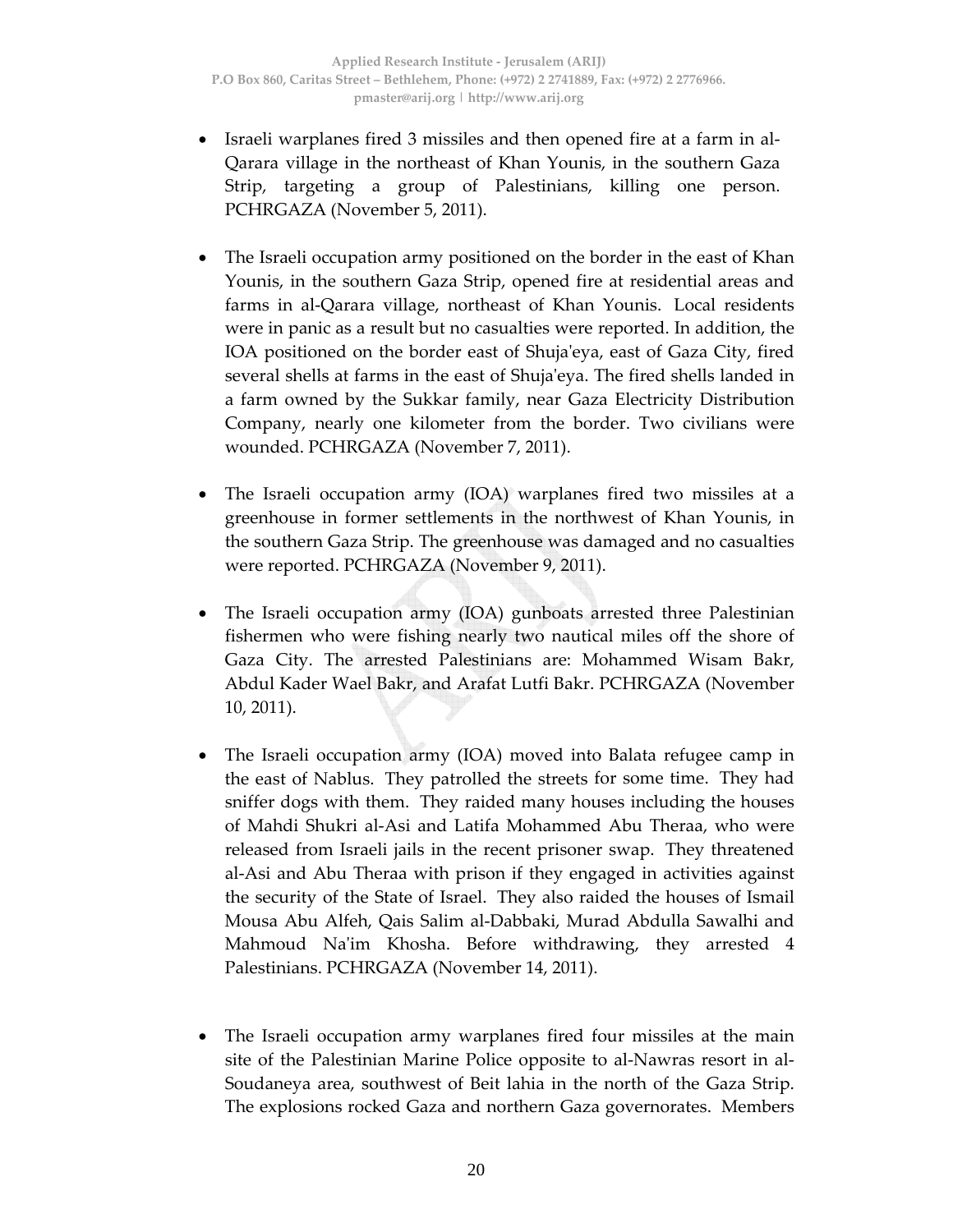of the Palestinian Marine Police were inside the site and they did not receive any instructions to evacuate it. The bombardment resulted in the death of Mohammed Zaher Zaki al‐Kilani, from Beit Lahia and a member of the Marine Police. The bombardment also resulted in the injury of another five members of the Palestinian Marine Police. The site of the Palestinian Marine Police which is established on an area of 2,000 meters squared was totally destroyed. The site included an operation room, a sleeping room, a praying room, a management room, an office for the site director, and another five rooms used for meeting and detention purposes. In addition, a blue Magnum jeep and two motorcycles which were inside the site were destroyed. All the windows and internal doors in al‐Nawras resort were crushed and the windows of some of the surrounding houses were smashed. PCHRGAZA (November 14, 2011).

- Work is beginning in Israel on a fence along the border with Egypt, aimed at stemming the flow of illegal immigrants into the country. The fence, including an electric fence and surveillance technology, will run for 250km (155 miles). Work on the \$372m (£232m) project is expected to take up to a year. Al Quds (November 22, 2011).
- An Israeli occupation army drone fired a missile at "Abu Ataya" site in al‐Mawasi area in the west of Rafah, south of the Gaza Strip. No casualties were reported. Also the IOA moved 300 meters into al‐ Nahda neighborhood, east of Rafah in the south of the Gaza Strip, amid sporadic firing. No casualties were reported. Moreover, IOA gunboats off Khan Younis, south of the Gaza Strip, opened fire at Palestinian fishing boat. IOF also opened fire at Palestinian fishing boats in the morning of the following day but no casualties were reported. PCHRGAZA (November 22, 2011)**.**
- The Israeli occupation army positioned in observation towers near Beit Hanoun "Erez" crossing, in the north of the Gaza Strip, opened sporadic fire at a number of Palestinians who were hunting birds in the ex-settlement of "Nissanit", 300 meters from the border, in the northeast of the Bedouin village, north of the Gaza Strip. The bird hunters were forced to flee but no casualties were reported. PCHRGAZA (November 23, 2011)**.**
- Israeli Occupation army moved nearly 300 meters into the north of the northern Gaza Strip town of Beit Lahia. They opened fire and searched the area. No casualties were reported. Also, Israeli gunboats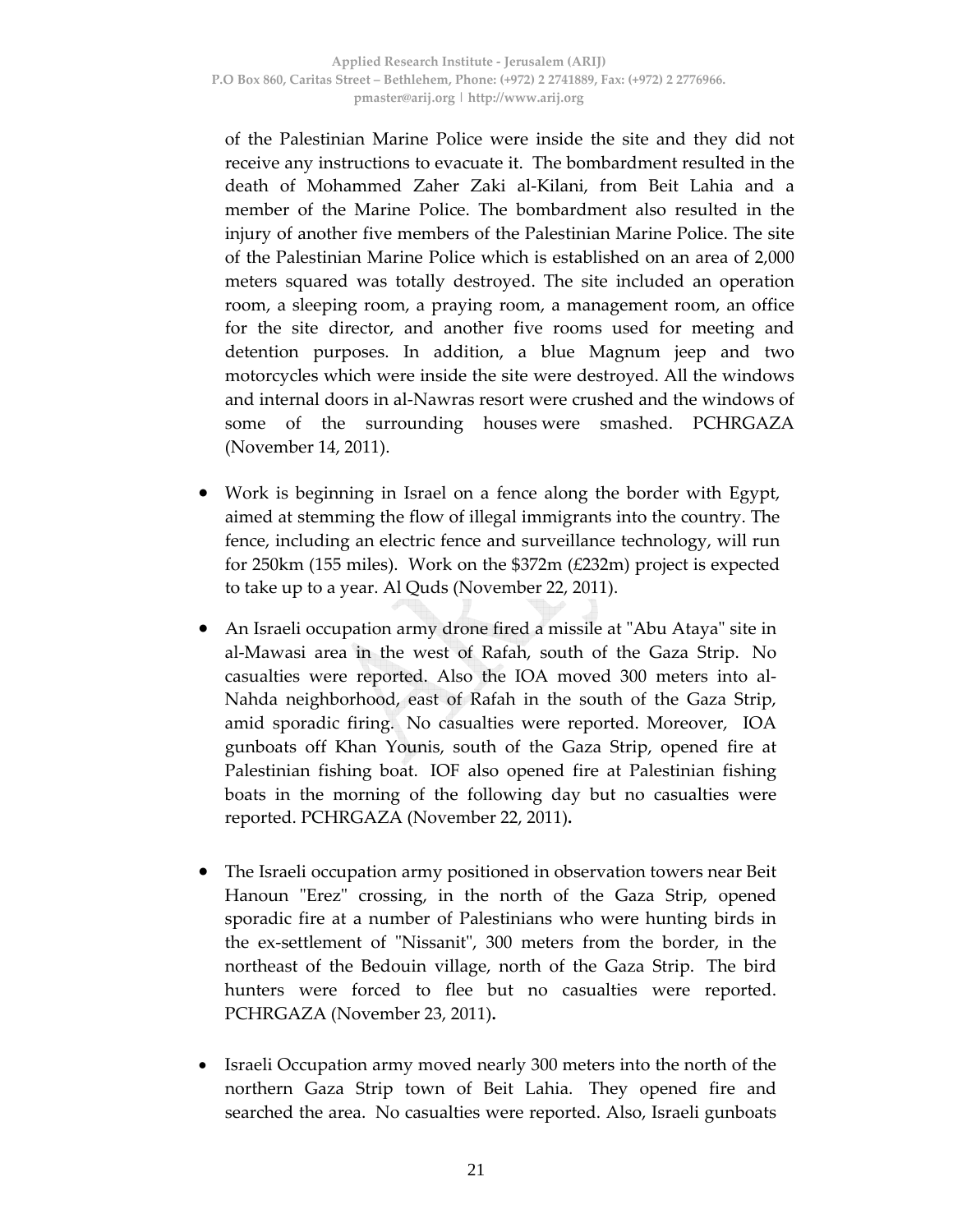opened fire at Palestinian fishing boats opposite to Beit Lahia beach in the northern Gaza Strip. Palestinian fishermen were forced to sail back to the beach and no casualties were reported. PCHRGAZA (November 24, 2011)**.**

- Israeli soldiers positioned at the border between the Gaza Strip and Israel near Beit Hanoun (Erez) crossing and opened fire at a number of volunteers from Future Knights Association in Swailem area, nearly 500 meters away from the border. The volunteers decided on that day to express solidarity with Palestinian farmers in the area. As a result of shooting, the volunteers and farmers were forced to leave the area. PCHRGAZA (November 24, 2011)**.**
- An Israeli warplane fired a missile at a Palestinian site in the west of Nussairat refugee camp in the central Gaza Strip. The site and a fence of a nearby plot belonging to the Efranji family were damaged. Israeli warplanes also fired 3 missiles at a greenhouse in the northwest of Khan Yunis. The greenhouse was damaged, but no casualties were reported. PCHRGAZA (November 27, 2011)**.**
- An Israeli gunboat intercepted a Palestinian fishing boat opposite top al‐Sudaniya beach in the northern Gaza Strip. The fishing boat was nearly 3 nautical miles offshore. Israeli soldiers arrested Mahmoud Yasser al‐Nahhal, 20, and Mohammed Khamis Kalloub, 18, both from Gaza City, who were on board of the boat. They released al‐Nahhal at approximately 23:30, but kept Kalloub in custody. Their boat was confiscated. PCHRGAZA (November 27, 2011).
- Israeli occupation soldiers positioned at the border between the Gaza Strip and Israel to the north of Beit Lahia town and opened fire at Palestinian agricultural areas. The shooting continued for 20 minutes, but no casualties were reported. It followed two heavy explosions at the border. PCHRGAZA (November 28, 2011).
- An Israeli gunboat intercepted 3 Palestinian fishing boats opposite top Khan Yunis beach in the southern Gaza Strip. They arrested 12 fishermen and confiscated two boats, while released one fisherman together with a boat. The two boats that were confiscated belong to Khaled al-Habil and Rajab al-Hissi. The boat that was released belongs to Faraj Abu 'Ouda, and it was released together with the owner. PCHRGAZA (November 29, 2011).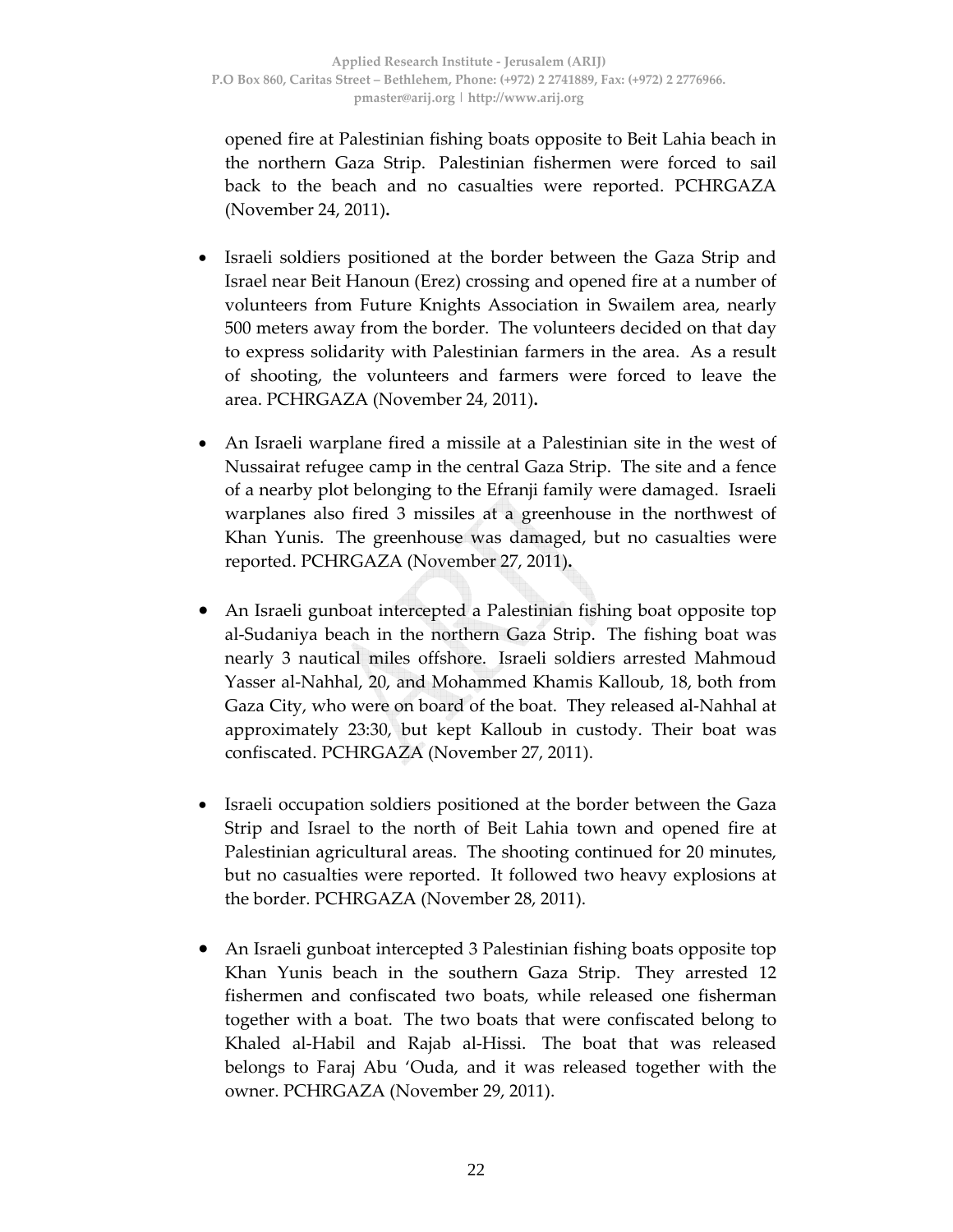• The Israeli occupation army (IOA) moved into al‐Bureij refugee camp in the central Gaza Strip. Two hours later moved southward to al-Maghazi refugee camp. PCHRGAZA (November 30, 2011).

#### **Others**

- The Prime Minister Benjamin Netanyahu and his forum of eight senior ministers decided to initiate a new wave of settlement construction in the West Bank, as part of a wider set of sanctions Israel decided to impose on the Palestinian Authority after it was accepted to UNESCO as a member. Netanyahuʹs office said that the construction of 2,300 housing units planned in East Jerusalem, Gush Etzion, and Ma'ale Adumim should be expedited (1650 units in Har Homa settlement, 44 units in Maʹale Adumim settlement, 329 units in Ramot settlement and 277 units in Efrat Settlement). The eight senior ministers also decided to suspend the transfer of tax money which Israel has collected for the Palestinian Authority in October. The money, which amounts to more than NIS 300 million, was supposed to be transferred to the Palestinian Authority before the Eid al‐Adha holiday, when the money was to be used to pay the salaries of policemen and clerks of the Palestinian Authority. Moreover, the eight ministers also decided to no longer allow UNESCO missions into Israel, and to examine the possibility of revoking the VIP status of senior Palestinian officials which allows them to pass through checkpoints. Haaretz (November 1, 2011).
- The Israeli web portal Walla reported that Israel would continue building a border wall by building another segment extending to Eilat city to prevent Africans from illegally crossing into Israel. The site added that the Israeli Ministry of Defense will request U.S. \$300 million (1.8 billion EG) from the Israeli government to build a wall around the city of Eilat. Walla reported said that the wall would extend 65 miles (104 km) to the south of Israel. The Southern command of the Israeli army will build another 120 miles (192 km) in 2012. The site said it was not scheduled to build a fence around the resort city, but Israeli Prime Minister Benjamin Netanyahu decided after an attack last August to build a wall around the city extending from Taba, on the Egyptian border. Officials in the Israeli Ministry of Defense have requested accelerating the building process. The Israeli Ministry of Interior said 1200 Africans have crossed the border illegally. Walla (November 3, 2011).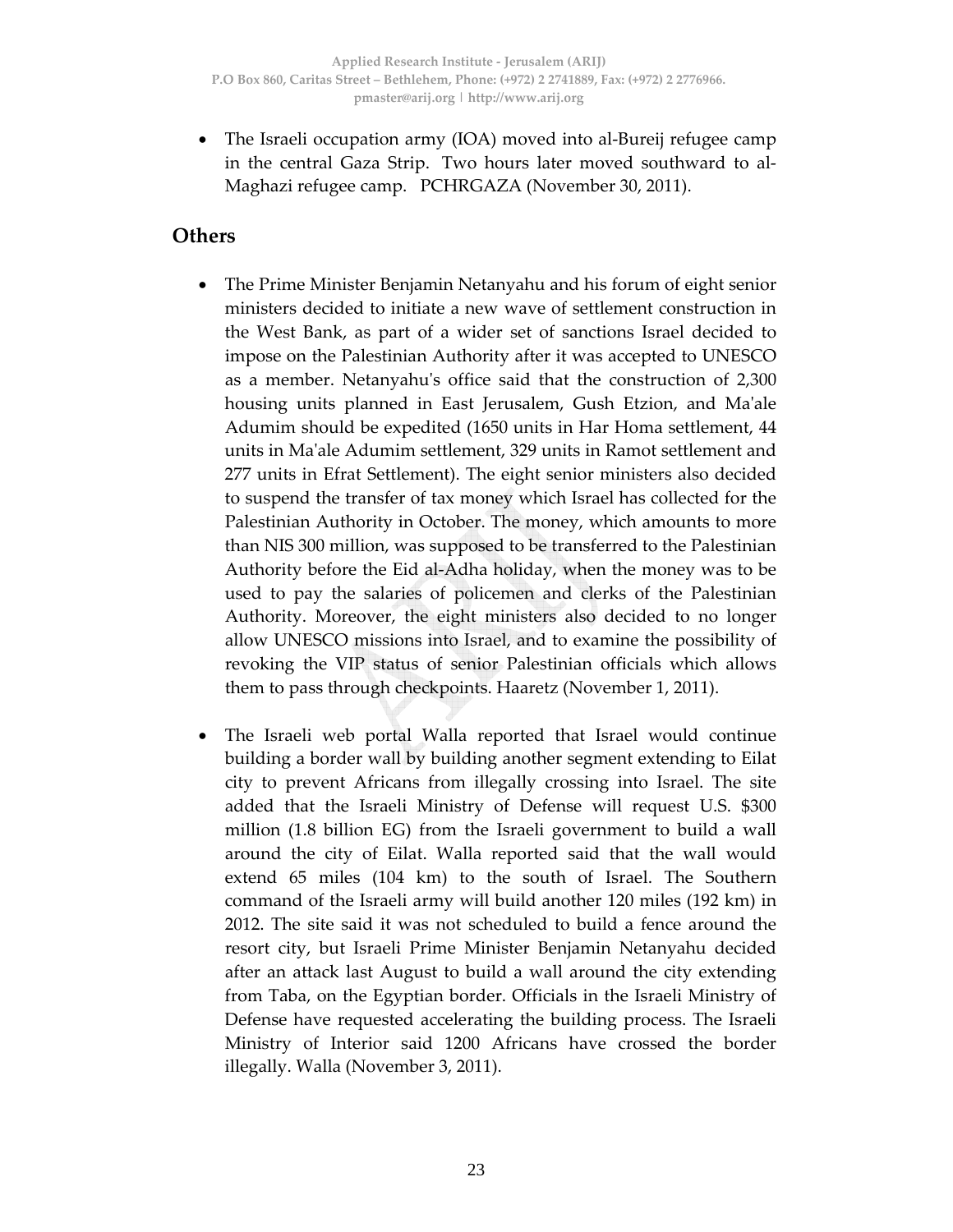- Prime Minister Benjamin Netanyahu addressed an initiative to retroactively legalize buildings built on Palestinian land in the West Bank during a Likud faction meeting. "We shall keep acting according to the law. The effort should be put into strengthening the communities, not clashing with the law." Netanyahu further added, ʺOne cannot build on someone elseʹs private land, there is no contradiction between reinforcing settlement and maintaining the law.ʺ Ynetnews (November 7, 2011).
- Settlers of a settlement near Jerusalem sprayed death threats on the apartment building of Peace Now activist Hagit Ofran, in what has been classified as a "Price Tag" attack. Al Quds (November 10, 2011).
- Netanyahu, Barak ask High Court for one‐year delay to demolish two West Bank settlement outposts it said it would evacuate by end of the year. The state agreed to delay the impending demolitions of two unauthorized West Bank outposts built on private Palestinian property ‐‐ Givat Asaf and Amona. Both of the small hilltop communities in the Binyamin region were scheduled to be evacuated by the end of this year. Instead the state notified the High Court of Justice that July was the new demolition date for Givat Asaf and that
- Amona would come down at the end of 2012. Al Quds (November 10, 2011). The Israeli Cabinet decided to withhold Palestinian tax and customs money (\$100 Million) it collects on behalf of the PNA. The Israeli Foreign Minister, Avigdor Lieberman, Finance Minister, Yuval Steinitz, defended the move and stating that the Palestinian Authority in the West Bank must be sanctioned for its UN applications, and for reconciliation with the Hamas movement in Gaza. Al Ayyam (November 14, 2011).
- The Israeli ministry of Housing and construction announced that it will market bids for 5066 pieces of lands designated for building in various areas in Israel, occupied Jerusalem and the West Bank. Among bids, 730 housing units will be will be available for rent at low prices, including 164 apartments in the settlement of Modi'in in the central West Bank and 130 apartments in Har Homa in East Jerusalem and 76 in the area of Kfar Saba, and 318 in Beersheba, and 42 in Rishon Lezion. The new marketing campaign includes a few pieces of land earmarked for construction in the settlements of Pisgat Ze'ev "18 pieces" and the settlement of Efrat "213 pieces" and the settlement of Har Homa "168 housing units" and the settlement of Modi'in "207 housing units".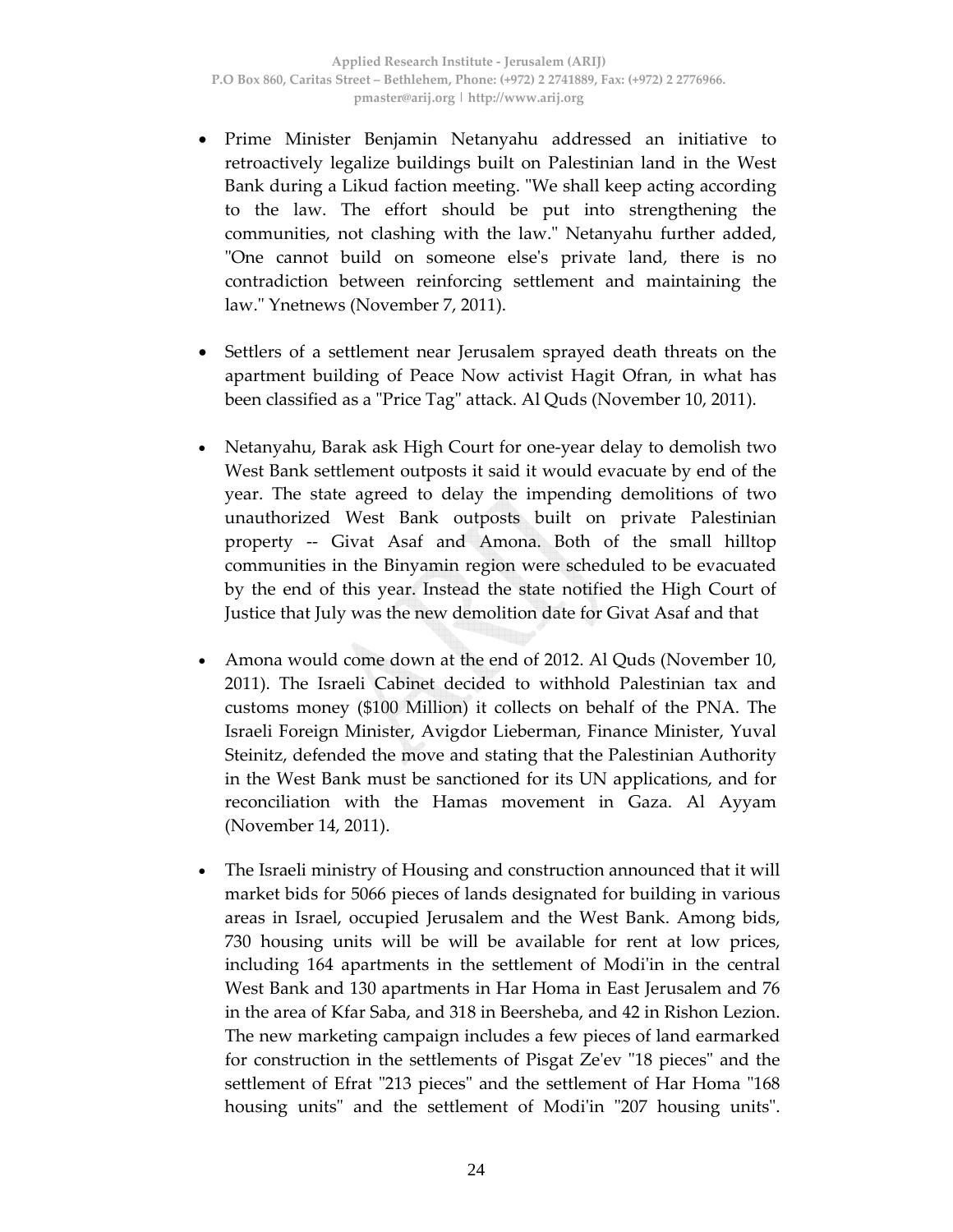Additionally, 991 apartments will be put for sale, including 277 in the settlement of Ariel and 192 housing units in Tira Carmeal, and 1557 housing units in the city of Jerusalem, including 743 apartments in the settlement of Ramot. Maannews (November 15, 2011).

- The Israeli Housing Minister Ariel Atias announced a tender for thousands of housing units nationwide, including some 2,000 units to be marketed by the Israeli government beyond the 1949 Green Line. The latest housing venture will see construction plans accelerated in four Jewish settlements in east Jerusalem and in three West Bank settlements – Maaleh Adumin, Efrat and Har Adar. The plans in question, which total 1,953 apartments, have already received all the required approvals, but for various reasons had not been marketed until now. However, in light of the housing ministerʹs latest decision, control of the plans will be shifted from the government to private contractors, who will receive construction permits. Ynetnews (November 15, 2011)
- The Israeli Knesset Education and Culture Committee approved a bill that would allow museums in West Bank settlements to apply for state funding. The bill is to be brought before the Knesset for its first reading next week. Al Quds (November 25, 2011).